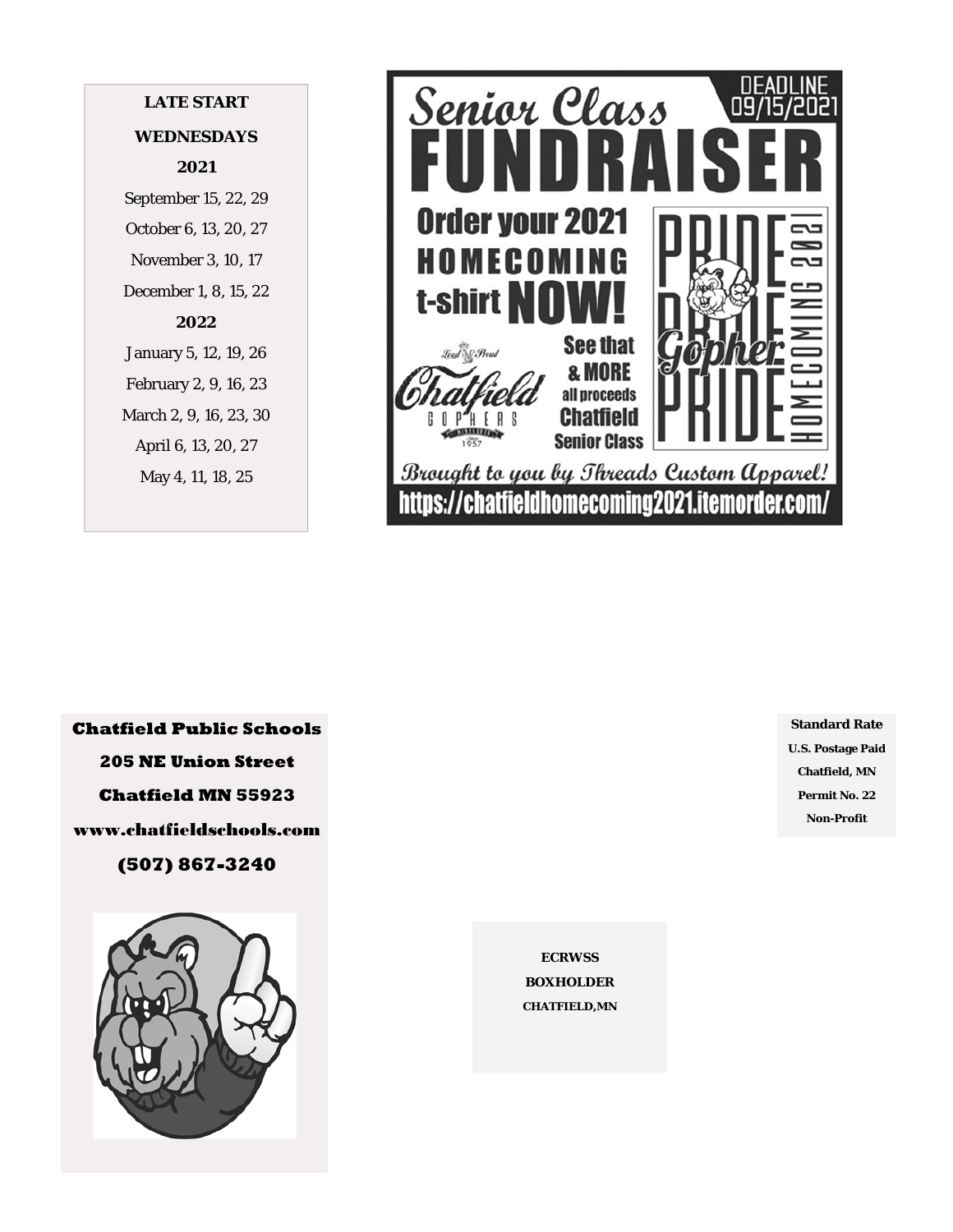# GOPHER GAZETTE

Greetings and welcome to the 2021-2022 school year!

I would like to thank and congratulate our students, staff, and parents for the strong finish to the 2020-2021 school year despite all of the challenges we faced due to COVID 19. I am hopeful to carry that momentum forward into the new year and make further progress towards normalcy. At the time of this submission, there are still many unanswered questions regarding how much influence COVID 19 will have on the start of the year. However, I think it is safe to say that will start the school year under some provisions relating to dealing with and containing the spread of COVID 19.

Nonetheless, I am excited for the coming school year and I hope that you are too! The buildings have been busy with camps, clinics, lessons, staff development, maintenance, and cleaning. They are well on their way to being ready for staff workshop and the first day of school. The principals and office staff have been making steady progress on their preparations as is the activities department and the coaching staff. Thank you to everyone for your efforts to get 2021-2022 off to a great start!

This summer, the district welcomed Eric Nelson as be took over the high school principalship. We are delighted to have him as he will be a tremendous building leader and asset to the school district. Welcome Eric!

In other news, the District is continuing to plan for the use of COVID related funds for such things as increased mental health and academic support services, elementary class size reduction, staff training, and HVAC maintenance. Also, there is continued support for parents from the USDA as they have extended the free regular breakfast and regular lunch program for all students to the 2021-2022 school year. However, ala carte and extras still have to be a paid purchase.

This fall also brings with it a school election on November 2 for one school board seat and a request to renew the operating levy that was passed in 2015. The school board seat that is open is currently held by Josh Thompson as he was appointed last year after the departure of a previous school board member. A survey was put out to districts residents in July to provide information about the operating levy renewal request and to gauge how much support there may be for it. The preliminary results of the survey are favorable for renewing what is already in place (no additional money) and will be reported to the school board at the August school board meeting.

It is a privilege to serve as your superintendent in this wonderful community and I look forward to a successful school year for our kids, staff, and parents. Go Gophers!!

Sincerely,

Edward J. Harris Superintendent

Fall 2021 **ADMINISTRATION** 

**Ed Harris**  Superintendent **Eric Nelson**  HS Principal **Shane McBroom**  Elementary Principal **Luann Klevan**  Community Ed Director **Dan Schindler**  Activities Director **Damon Lueck** 

Technology Director

SCHOOL BOARD

L**anny Isensee** Chair **Katie Priebe**  Vice Chair **Josh Thompson**  Clerk **Jill Harstad**  Treasurer

**Matt McMahon** 

**Director** 

**Tom Keefe** 

**Director** 

The School Board meets every 2nd Wednesday of each month at 7 p.m. in the High School Forum Room unless otherwise noted. These meetings are open to the public. Chatfield Community Television and/or Facebook.com/chatfield.tv also provides coverage of the public board meetings. Each school board member also serves on subcommittees.

www.chatfieldschools.com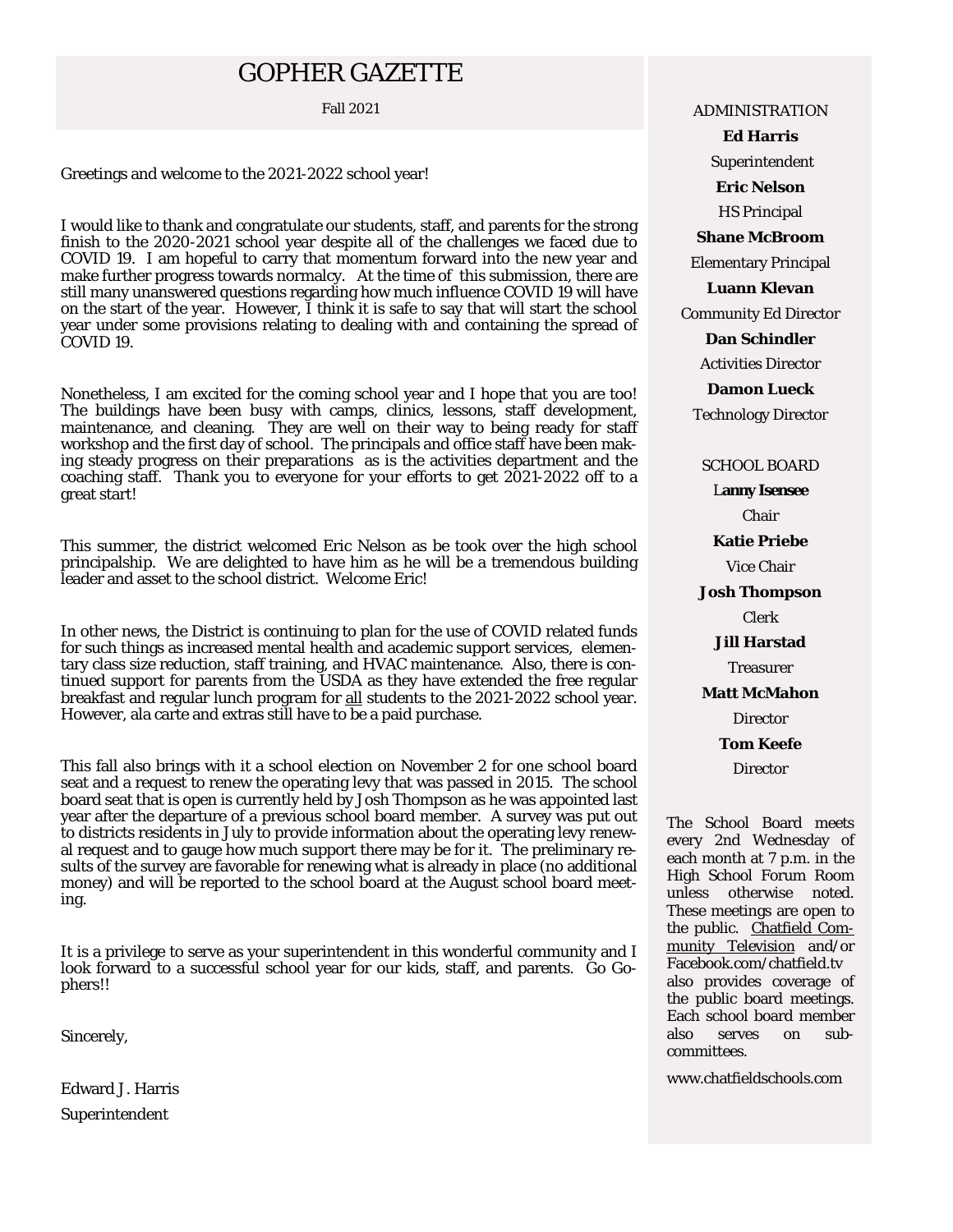## **ATTENTION PARENTS/GUARDIANS:**

**PLEASE TAKE A MOMENT to look at your JMC Account for accuracy. Please be sure to include ALL CELL PHONE NUMBERS & EMAIL ADDRESSES as that is the main venue we will use to communicate with you.** 

**If you need assistance logging into JMC please contact** 

**Barb Sass 507-867-3240 x5051 bsass@chatfieldschools.com** 

|                   |                |                | <b>July 2021</b>   |                            |                 |                  |
|-------------------|----------------|----------------|--------------------|----------------------------|-----------------|------------------|
| S                 | M              | т              | w                  | т                          | F               | S                |
|                   |                |                |                    | 1                          | $\overline{2}$  | 3                |
| $\boldsymbol{A}$  | 5              | 6              | $\overline{7}$     | 8                          | 9               | 10               |
| 11                | 12             | 13             | 14                 | 15                         | 16              | 17               |
| 18                | 19             | 20             | 21                 | 22                         | 23              | 24               |
| 25                | 26             | 27             | 28                 | 29                         | 30              | 31               |
|                   |                |                |                    |                            |                 |                  |
|                   |                |                | <b>August 2021</b> |                            |                 |                  |
|                   |                |                |                    |                            |                 |                  |
| S                 | M.             | т              | w                  | т                          | F               | S                |
| $\mathbf{1}$      | $\overline{2}$ | 3              | 4                  | 5                          | 6               | $\overline{7}$   |
| 8                 | $\mathbf{9}$   | 10             | 11                 | 12                         | 13              | 14               |
| 15                | 16             | 17             | 18                 | 19                         | 20              | 21               |
| 22                | 23             | 24             | 25                 | 26                         | 27              | 28               |
| 29                | 30             | 31             |                    |                            |                 |                  |
|                   |                |                |                    |                            |                 |                  |
|                   |                |                |                    | <b>September 2021</b>      |                 |                  |
| S                 | M              |                | w                  | т                          | F               | S                |
|                   |                |                | 1                  | $\overline{2}$             | з               | $\boldsymbol{A}$ |
| 5                 | 6              | 7              | $\bf{a}$           | $\overline{\mathbf{s}}$    | 10              | 11               |
| 12                | 13             | 14             | 15                 | 16                         | 17 <sup>7</sup> | 18               |
|                   |                |                |                    |                            |                 | 25               |
| 19                | 20             | 21             | 22                 | 23                         | 24              |                  |
| 26                | 27             | 28             | 29 <sup>1</sup>    | 30                         |                 |                  |
|                   |                |                |                    |                            |                 |                  |
|                   |                |                |                    |                            |                 |                  |
|                   |                |                | October 2021       |                            |                 |                  |
| S                 | M              | т              | w                  | т                          | F               | S                |
|                   |                |                |                    |                            | 1               | $\overline{2}$   |
| 3                 | $\overline{4}$ |                | 5 6                | $\overline{7}$             | 8               | 9                |
| 10                | 11             | 12             | 13                 | 14                         | 15              | 16               |
| 17                | 18             | 19             | 20                 | 21                         | 22              | 23               |
|                   |                |                |                    |                            |                 |                  |
| 24                | 25             | 26             | 27                 | 28                         | 29              | 30               |
| 31                |                |                |                    |                            |                 |                  |
|                   |                |                |                    | <b>November 2021</b>       |                 |                  |
| s                 | M              | T              | w                  | т                          | F               | S                |
|                   | 1              | $\overline{2}$ | $3^{\circ}$        | 4                          | 5               | 6                |
| $\overline{7}$    | 8              | 9              | 10 <sup>1</sup>    | 11                         | 12              | 13               |
| 14                | 15             | 16             | 17 <sup>2</sup>    | 18                         | 19              | 20               |
| 21                | 22             | 23             | 24                 | 25                         | 26              | 27               |
| 28                | 29             | 30             |                    |                            |                 |                  |
|                   |                |                |                    |                            |                 |                  |
|                   |                |                |                    | December 2021              |                 |                  |
| S                 | M              |                | w                  |                            | F               | S                |
|                   |                |                | 1                  | $\overline{\phantom{a}}$ 2 | 3               | 4                |
| 5                 | 6              | $\overline{7}$ | 8                  | Э                          | 10              | 11               |
| $12 \overline{ }$ | 13             | 14             | 15 <sub>1</sub>    | 16                         | 17              | 18               |
| 19                | 20             | 21             | $22 \,$            | 23                         | 24              | 25               |
| 26                | 27             | 28             | 29                 | 30                         | 31              |                  |

|                 | 25 26                   |                | 27 28 29                |                       | 30              | 31             |
|-----------------|-------------------------|----------------|-------------------------|-----------------------|-----------------|----------------|
|                 |                         |                | <b>August 2021</b>      |                       |                 |                |
| S               | M                       | T.             | w                       | T.                    | F               | s              |
| $\mathbf{1}$    | $\overline{2}$          | $\mathbf{3}$   | $\overline{4}$          | 5                     | 6               | $\overline{7}$ |
| 8               | $\mathbf{9}$            | 10             | 11                      | 12                    | 13              | 14             |
| 15              | 16                      | 17             | 18                      | 19                    | 20 <sub>2</sub> | 21             |
| 22              | 23                      |                | 24 25                   | 26                    | 27              | 28             |
| 29              | 30                      | 31             |                         |                       |                 |                |
|                 |                         |                |                         | <b>September 2021</b> |                 |                |
| S               | M                       |                | w                       | т                     | F               | S              |
|                 |                         |                | $\blacksquare$          | $\overline{2}$        | 3               | $\overline{a}$ |
| $5\overline{)}$ | 6                       | 7<br>Ø         | $\overline{\mathbf{g}}$ | 9                     | 10 <sup>1</sup> | 11             |
| 12              | 13                      | 14             | 15                      | 16                    | 17              | 18             |
| 19              | 20                      | 21             | 22                      | 23                    | 24              | 25             |
| 26              | 27                      | 28             | 29                      | 30                    |                 |                |
|                 |                         |                | October 2021            |                       |                 |                |
| S               | M                       | т              | W                       | т                     | F               | S              |
|                 |                         |                |                         |                       | 1               | $\overline{2}$ |
| 3               | $\overline{4}$          |                | 5 6 7                   |                       | 8               | 9              |
| 10              | 11                      | 12             | 13                      | 14                    | 15              | 16             |
| 17              | 48                      | 19             | 20                      | 21                    | 22              | 23             |
| 24              | 25                      | 26             | 27                      | 28                    | 29              | 30             |
| 31              |                         |                |                         |                       |                 |                |
|                 |                         |                |                         | <b>November 2021</b>  |                 |                |
| $\mathbf{s}$    | M                       | т              | w                       | T.                    | F               | S              |
|                 | 1                       | $\overline{2}$ | 3 <sup>1</sup>          | 4                     | 5               | 6              |
| $\overline{7}$  | $\overline{\mathbf{8}}$ | $\mathbf{9}$   | 10 11                   |                       | 12              | 13             |
|                 | 14 15                   | 16             |                         | 17 18                 | 19              | 20             |
|                 | 21 22                   | 23             | 24                      | 25                    | 26              | 27             |
| 28              | 29                      | 30             |                         |                       |                 |                |
|                 |                         |                |                         | December 2021         |                 |                |
| $\sim$          |                         |                |                         |                       | $\overline{ }$  |                |

School Closed 30 Min Late Stan

## 2021-2022 School Calendar

**Chatfield Public Schools** 205 NE Union Street Chatfield MN 55923 507-867-3240 (Fax) 888-518-0704 www.chatfieldschools.com

| Aug 26            | Gr 7-11 Picture Day              |
|-------------------|----------------------------------|
| Aug 31, Sep 1 & 2 | <b>Teacher Training/Workshop</b> |
| Sep 1             | <b>7th Grade Orientation</b>     |
| Sep <sub>2</sub>  | 9th Grade Orientation            |
| Sep 7             | Gr 7-12 First Day of School      |
| <b>Sep 7-8</b>    | K-6 Student Teacher Conferences  |
| <b>Sep 7-8</b>    | K-6 Picture Days                 |
| Sep 9             | Gr K-6 First Day of School       |
| Oct 4-8           | <b>HOMECOMING WEEK</b>           |
| Oct 18 & 19       | K-12 Parent Teacher Conferences  |
| Oct 21 & 22       | No School                        |
| Nov 24-26         | No School                        |
| Dec <sub>2</sub>  | End of Trimester 1 (Gr 7-8)      |
| Dec <sub>3</sub>  | <b>Teacher Training/Workshop</b> |
| Dec 23-Jan 3      | No School                        |
| <b>Jan 20</b>     | End of Semester (K-6 & 9-12)     |
| Jan 21 & 24       | <b>Teacher Training/Workshop</b> |
| Feb 15, 17        | K-12 Parent Teacher Conferences  |
| Feb 18            | No School                        |
| Mar 10            | End of Trimester 2 (Gr 7-8)      |
| <b>Mar 11</b>     | <b>Teacher Training/Workshop</b> |
| Mar 16-20         | <b>SENIOR CLASS TRIP</b>         |
| Apr 15, 18        | No School                        |
| <b>May 30</b>     | No School                        |
| Jun <sub>2</sub>  | Last Day of School K-12          |
| Jun <sub>3</sub>  | <b>Teacher Training/Workshop</b> |
| Jun 5             | <b>CLASS OF 2022 GRADUATION</b>  |

**Snow Day Make Up Days** First 3 snow days will not be made up. Snow days 4-9 will be e-learning days.

10+ days will be decided by the school board.

| 173 Student Days                 |  |
|----------------------------------|--|
| 8 Teacher Training/Workshop Days |  |
|                                  |  |

Teacher Workshop (no school for students) End of Trimester or Semester

**Parent Teacher Conferences** First & Last Day of School

All school calendars may be viewed at www.chatfieldschools.com



**January 2022** 

S

S M T W T

| $\overline{2}$   | 3              | $\overline{4}$  |                          | 5 6                     | $\overline{7}$          | 8                   |
|------------------|----------------|-----------------|--------------------------|-------------------------|-------------------------|---------------------|
| 9                |                | 11              | 12 <sup>12</sup>         | 13                      | 14                      | 15                  |
| 16               | 10<br>17       | 18              |                          | 19 20                   |                         | 22                  |
|                  |                |                 |                          |                         | 21                      | 29                  |
| 23               | 24             | 25              | 26 <sup>°</sup>          | 27                      | 28                      |                     |
| 30               | 31             |                 |                          |                         |                         |                     |
|                  |                |                 | February 2022            |                         |                         |                     |
| S                | M              | т               | w                        | T                       | F                       | S                   |
|                  |                | 1               | $\overline{2}$           | 3 <sup>1</sup>          | 4                       | 5                   |
| 6                | $\overline{7}$ | 8               | $\mathbf{9}$             | 10                      | 11                      | 12                  |
| 13               | 14             | ঙি              | 16                       | í٦                      | 18                      | 19                  |
| 20               | 21             | 22              | 23                       | 24                      | 25                      | 26                  |
| 27               | 28             |                 |                          |                         |                         |                     |
|                  |                |                 |                          |                         |                         |                     |
|                  |                |                 | <b>March 2022</b>        |                         |                         |                     |
| S                | M              | т               | W                        | $\overline{\mathsf{T}}$ | F                       | S                   |
|                  |                | 1               | $\blacksquare$ 2         | 3                       | $\overline{\mathbf{4}}$ | 5                   |
| 6                | $\overline{7}$ | 8               |                          | $9 \t10 \t11$           |                         | 12                  |
| 13               | 14             | 15              | 16                       | 17                      | 18                      | 19                  |
| 20               | 21             | 22              | 23                       | 24                      | 25                      | 26                  |
| 27               | 28             | 29              | 30 <sup>°</sup>          | 31                      |                         |                     |
|                  |                |                 |                          |                         |                         |                     |
|                  |                |                 | <b>April 2022</b>        |                         |                         |                     |
| $\mathbf{s}$     | M              |                 | T W T                    |                         | F                       | S                   |
|                  |                |                 |                          |                         | 1                       | 2                   |
|                  |                |                 |                          |                         |                         |                     |
|                  |                |                 |                          |                         |                         |                     |
| 3                | $\overline{4}$ | 5               |                          | 6 7                     | 8                       | $\mathbf{9}$        |
| 10               | 11             | 12              | 13                       | 14                      | 15                      |                     |
| 17               | 18             | 19              | 20                       | 21                      | 22                      |                     |
| 24               | 25             | 26              | 27                       | 28                      | 29                      | 30                  |
|                  |                |                 |                          |                         |                         |                     |
|                  |                |                 | <b>May 2022</b>          |                         |                         | 16<br>23            |
| S                | M              | T               | W                        | т                       | F                       | S                   |
| $\mathbf{1}$     | $\overline{2}$ | 3               | $\overline{\phantom{a}}$ | 5                       | 6                       | $\overline{7}$      |
| 8                | э              | 10 <sup>1</sup> | 11                       | 12                      | 13                      |                     |
| 15               | 16             | 17              | 18                       | 19                      | 20                      |                     |
| 22               | 23             | 24              | 25 <sup>1</sup>          | 26                      | 27                      |                     |
| 29               | 30             | 31              |                          |                         |                         |                     |
|                  |                |                 |                          |                         |                         |                     |
|                  |                |                 | <b>June 2022</b>         |                         |                         |                     |
| S                | M              | т               | w                        | т                       | F                       | 14<br>21<br>28<br>S |
|                  |                |                 | 1                        | $\overline{2}$          | $\overline{\mathbf{3}}$ | $\overline{4}$      |
| 5                | 6              | $\overline{7}$  | 8                        | 9                       | 10                      | 11                  |
| 12 <sup>12</sup> | 13             | 14              | 15                       | 16                      | 17                      |                     |
| 19<br>26         | 20<br>27       | 21<br>28        | 22<br>29                 | 23<br>30                | 24                      | 18<br>25            |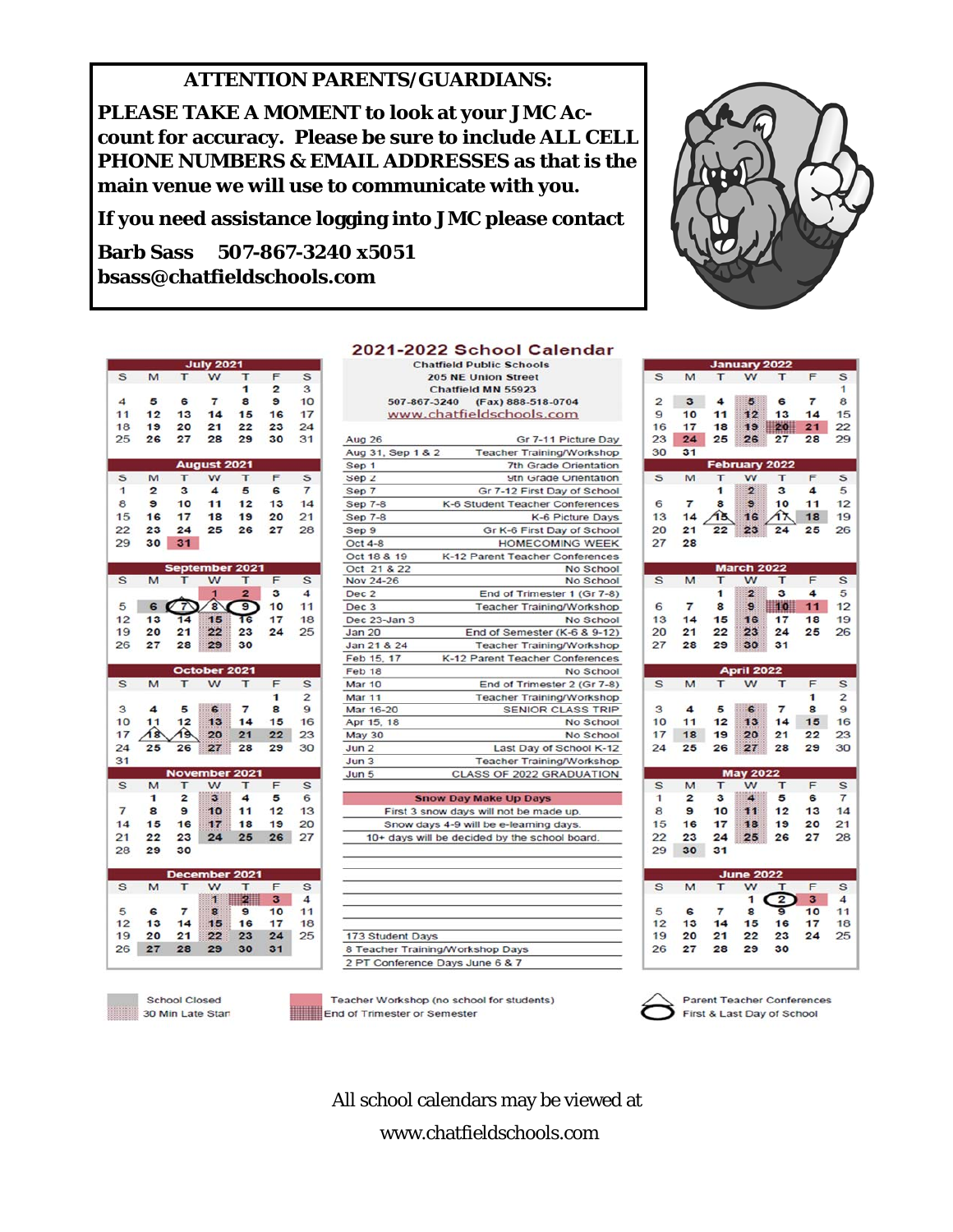# POLICY 534: UNPAID MEAL CHARGES

#### **I. PURPOSE**

The purpose of this policy is to ensure that students receive healthy and nutritious meals through the school district's nutrition program and that school district employees, families, and students have a shared understanding of expectations regarding meal charges. The policy seeks to allow students to receive the nutrition they need to stay focused during the school day and minimize identification of students with insufficient funds to pay for school meals as well as to maintain the financial integrity of the school nutrition program.

#### **II. PAYMENT OF MEALS**

- A. All meal purchases are to be prepaid before meal service begins. Families may add money to their family lunch account either by sending it to the high school/ elementary office or by submitting it through the online store on the District's website. Students who have insufficient funds will not be allowed to charge second meals, second entrees, a la carte items, or milk break (elementary school) until sufficient funds are deposited into the student's account. Regardless of meal account status, no student will be refused a regular meal (breakfast/lunch).
- B. If the school district receives school lunch aid under Minn. Stat. § 124D.111, it must make lunch available without charge to all participating students who qualify for free or reduced-price meals regardless of account balance.
- C. A student with an outstanding meal charge debt will be allowed to purchase a meal if the student pays for the meal when it is received.
- D. The school district may provide an alternate meal that meets federal and state requirements to a student who does not have sufficient funds in the student's account or cannot pay cash for a meal. The school district will accommodate special dietary needs with respect to alternate meals. The cost of the alternative meal will be charged to the student's account at the established meal price rates.
- F. If a parent or guardian chooses to send in one payment that is to be divided between sibling accounts, the parent or guardian must specify how the funds are to be distributed to the students' accounts. Funds may not be transferred between sibling accounts unless written permission is received from the parent or guardian.

#### **III. LOW OR NEGATIVE ACCOUNT BALANCES – NOTIFICATION**

**Greetings from the kitchen** 

#### Hello Everyone!

The summer is winding down and preparation for the new school year is revving up.

I am looking forward to seeing each and every student again this year and welcoming the new ones. We are excited to be able to feed our students healthy and tasty meals every day.

We will be keeping everyone's safety our first priority by following all State and local Covid guidelines. The menus will have some new items as well as the old favorites. Having tasty and healthy meals for everyone is at the top of our list.

Our biggest concern at the HS is with the serving line set-up and that students are taking ala carte items when they shouldn't. Ala carte items are not part of the meal and cost extra. Remember that if your account is negative, than you can only take the meal offered and NOT the extra snack and drink items. We ask that parents be more aware of your family balance and talk to your children about what you would like them to purchase.

#### Just a few reminders:

You can make your lunch payments on JMC or send the money in with your children. Payments could be made early before school starts to make things easier the first day.

Educational Benefit forms should be done ASAP to get the paperwork completed.

Enjoy the rest of your summer!

See you in the lunch line!

Gwen McCaulley

Food Service Director

507-867-4210 x5171

- A. The school district will make reasonable efforts to notify families when meal account balances are low or fall below zero.
- B. Families will be notified of a low/negative account balance once the balance reaches \$10.00. Families will be notified by U.S. mail, email, text, or phone.
- C. Reminders for payment of outstanding student meal balances will not demean or stigmatize any student participating in the school lunch program.

#### **IV. UNPAID MEAL CHARGES**

| А.            |    | The school district will make reasonable efforts to communicate with families |
|---------------|----|-------------------------------------------------------------------------------|
| to            | re | solve the matter of unpaid charges. Where appropriate, families may           |
| be encouraged |    | to apply for free and reduced-price meals for their children.                 |

- B. The school district will make reasonable efforts to collect unpaid meal charges classified as delinquent debt. Unpaid meal charges are designated as delinquent debt when payment is overdue, the debt is considered collectable, and efforts are being made to collect it.
- C. Negative balances of more than \$100 not paid prior to the end of the school year will be turned over to the superintendent or superintendent's designee for collection. Collection options may include, but are not limited to, use of collection agencies, claims in the conciliation court, or any other legal method permitted by law.
- D. The school district may not enlist the assistance of non-school district employees, such as volunteers, to engage in debt collection efforts.
- E. The school district may not deny any student the opportunity to participate in graduation ceremonies or other commencement activities due to unpaid meal charges.

#### **V. COMMUNICATION OF POLICY**

- A. This policy and any pertinent supporting information shall be provided in writing (i.e., mail, email, back-to-school packet, student handbook, etc.) to:
	- 1. all households at or before the start of each school year;
	- 2. students and families who transfer into the school district, at the time of enrollment; and
	- 3. all school district personnel who are responsible for enforcing this policy.
- B. The school district may post the policy on the school district's website, in addition to providing the required written notification described above.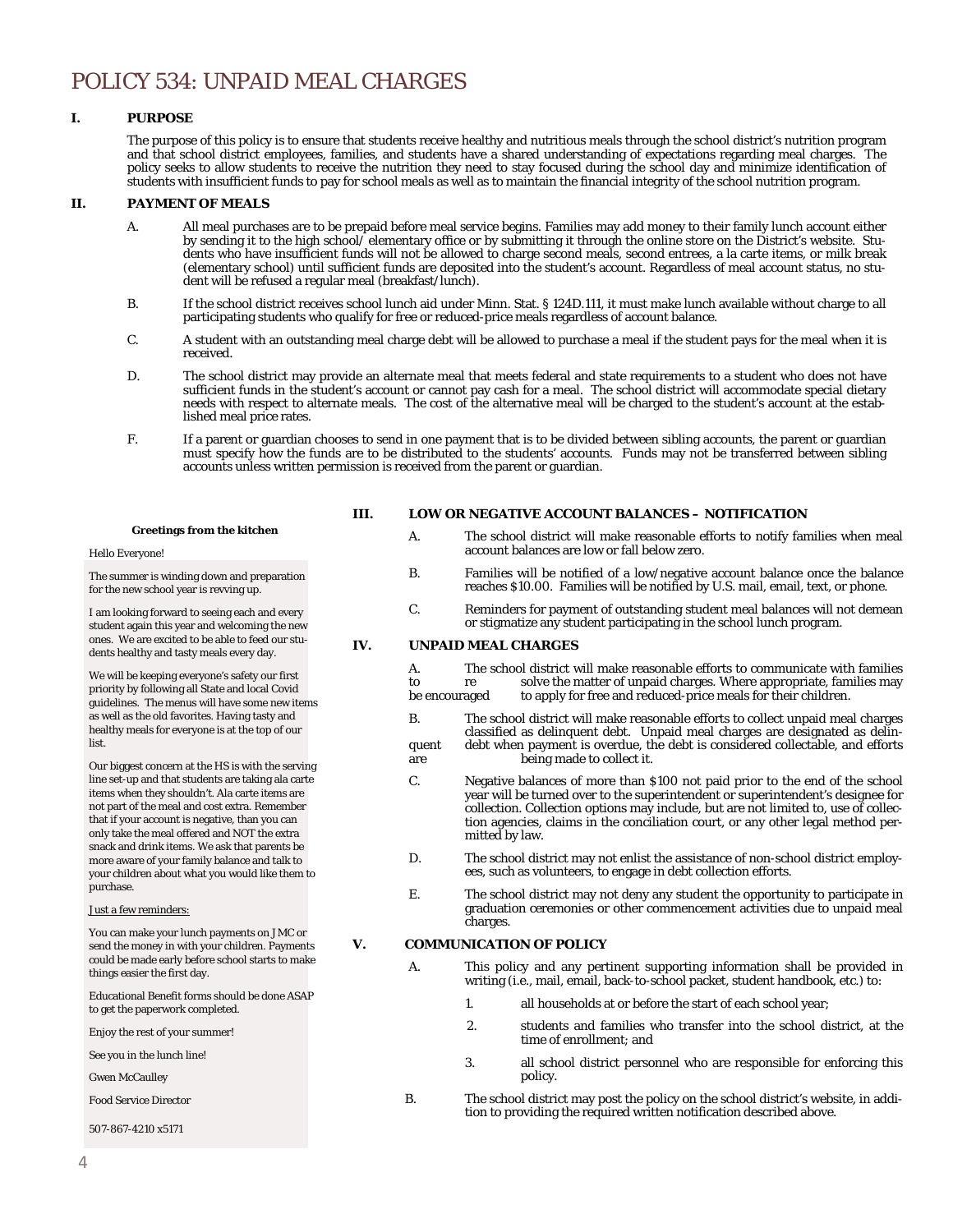Dear Parent/Guardian:

Our school provides healthy meals each day. The United States Department of Agriculture is allowing schools to provide meals **for the 2021 -22 school year** through a provision of the National School Lunch Program called the Seamless Summer Option (SSO). A waiver has been issued in order to support access to nutritious meals while minimizing potential exposure to COVD-19.

Our school has chosen to use this waiver and operate the SSO which enables us to provide *meals free of charge for all students*. No application is required to receive this free meal benefit.

**However**, your child(ren) may qualify additional benefits such as reduced fees or the Pandemic Electronic Benefit Transfer (P-EBT) which is a federal temporary emergency nutrition benefit that is loaded onto electronic cards for families to purchase food. At public schools, your application also helps the school qualify for education funds and discounts.

*\*The summer deadline to apply for free or reduced-price meal status for newly eligible students for summer P-EBT benefits is September 3, 2021. Applications must be received at the school by September 3, 2021, in order for newly eligible students to be considered for summer 2021 P-EBT.*

**To access the Educational Benefits application online**: Log in to your JMC parent portal. If you need help logging in please contact the front office at either building.

Elementary: 507-867-4521 or

sfrontoffice@chatfieldschools.com

High School: 507-867-4210 () or

hsfrontoffice@chatfieldschools.com

or Ala carte or second meals are<br>als<del>o</del> not considered reimbursable *REMINDER: meal benefits apply only to the reimbursable meal. The reimbursable meal includes milk as one of the required components and must be priced as a unit. If the student decides to take only milk, this is not a reimbursable meal and will be charged for the milk as an a la carte item. Just an Entrée' or Ala carte or second meals are meals.* 

August 2021

RE: Negative Lunch Account Balances

Dear Parents,

At the July 2021 School Board meeting, the School Board approved an administrative recommendation to reset existing negative lunch account balances for the 2021-2022 school year to \$0.00. All lunch accounts with positive balances at the conclusion of the 2020-2021 school year will be carried forward as is. The primary reason for this unusual action is as follows.

In 2018-2019, Skyward (our previous school management software platform) advised the district to move to a new version of their software. The new version and the support for it turned out to be seriously flawed. This created many problems with data reliability. While we have rectified most of this, the one remaining area that is still a concern is lunch account management (balances). This situation was further exacerbated by COVID 19 during the 2019-2020 and 2020-2021 school years as the free lunch programming made suspect lunch account data older and thus less reliable. The data reliability concern was then further compounded when we switched to JMC to vacate what had become a serious operational liability (Skyward).

I believe that some lunch account balances (specifically, those that were negative and ongoing) may not be accurate due to data corruption. We cannot verify with 100% confidence that negative account balance(s) are correct after being forced to migrate to a new software provider (JMC). Therefore, I do not feel it is right to press parents for payment on negative lunch account balances if we cannot guarantee that our balance information is accurate. Thus, I recommended to the School Board that the most ethical way to move forward from this situation is a one time zeroing out of negative lunch account balances.

However, there will be one new aspect to lunch account management beginning this coming school year. To reduce long term/large negative lunch account balances, the district will be utilizing the services of a collection agency to keep accounts current. Specifically, lunch accounts that exceed negative \$100 will likely be referred to Advantage Collections. www.advantagecollections.com

I realize that this lunch account balance situation has been very frustrating for some of you. Please know that it has been very frustrating for us too and that I look forward to a far more seamless and effective system this coming year supported by a much-improved software platform (JMC) and the normalization of food service-related routines.

Thank you very much for your patience and understanding.

Sincerely,

Edward J. Harris

Superintendent

### ALL SCHOOL MENUS MAY BE VIEWED AT:

www.chatfieldschools.com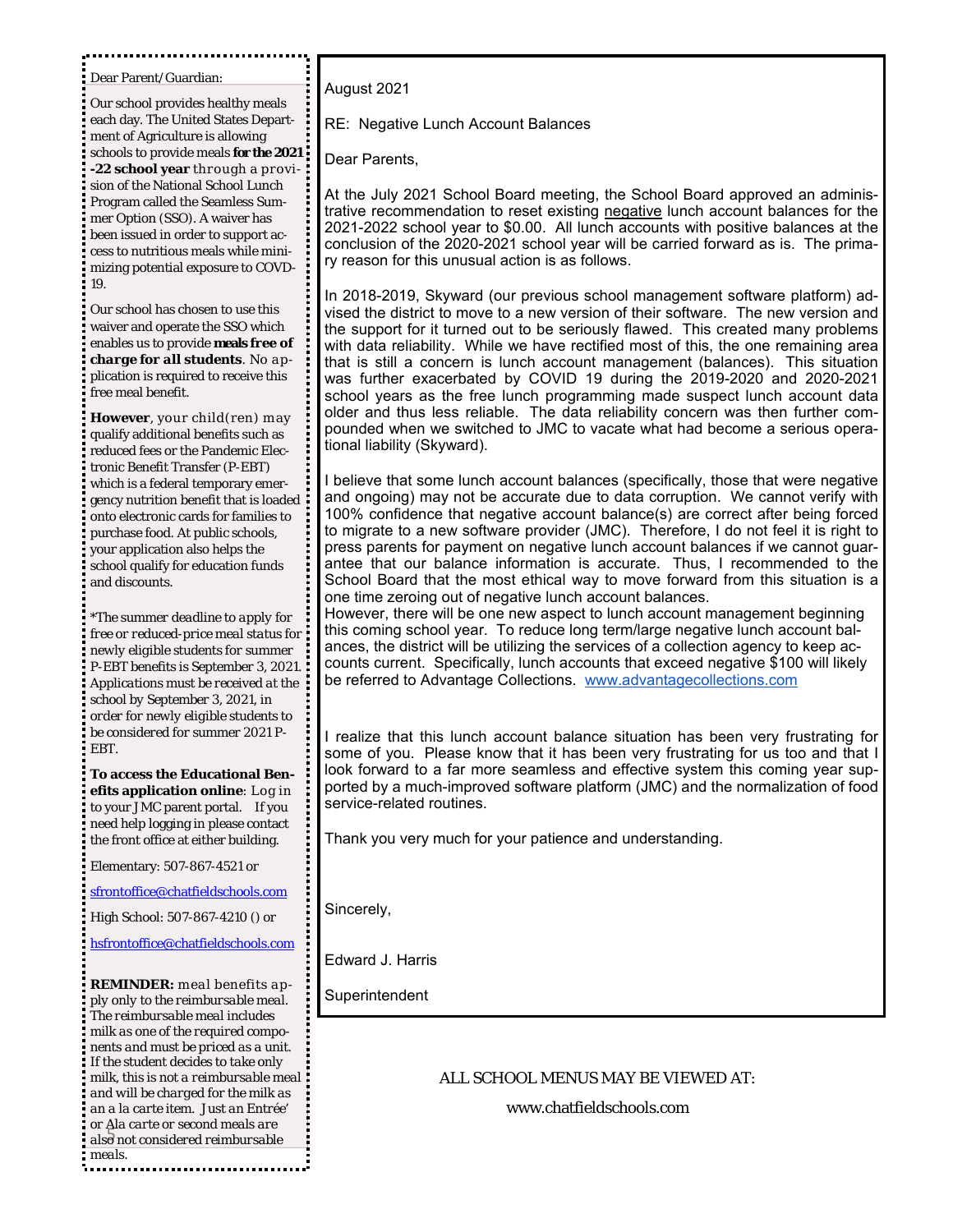## **NOTICE OF NON-DISCRIMINATION**

CHATFIELD PUBLIC SCHOOLS does not discriminate on the basis of race, color, national origin, sex, disability, or age in its programs and activities. The following persons have been designated to handle inquiries regarding the nondiscrimination policies: 507-867-3240

**Sara Duxbury**, Title IX Coordinator, x5054

**LuAnn Klevan,** Section 504 Coordinator, x5022

**Shane McBroom**, Elementary Principal, x4012

**Eric Nelson**, High School Principal, x5204

#### **Edward Harris**, Superintendent, x5011

All school policies may be viewed at www.chatfieldschools.com

#### **LEAD-IN WATER ANNUAL NOTIFICATION**

Minnesota Statute 121A.335 requires public school buildings serving kindergarten through grade 12 to test for lead in water every 5 years. This statute also requires school districts to make the results of the testing available to the public for review and to notify parents of the availability of the information. Notification may be accomplished by publishing a statement in the "Back to School" newsletter or publication that is available to staff, student, parents and the public.

Chatfield Public Schools is committed to providing a safe working and learning environment for employees and students. The district has developed a lead in water management plan and testing program that complies with Minnesota Statute 121A.335, as well as recommendations from the Environmental Protection Agency's (EPA's) Lead Contamination Control Act (LCCA) of 1988 and the Minnesota Department of Health (MDH), and Minnesota Department of Education (MDE).

#### **AHERA ANNUAL ASBESTOS NOTICE**

During the past school year and continuing into the 2020-2021 school year, the following asbestos management plan activities have been or are currently being completed. These activities are pursuant to the Environmental Protection Agency 40 CFR Part 763- "Asbestos Containing Materials in Schools; Final Rule and Notice."

- Two (2) Semi-Annual Periodic Surveillance Inspections; Removal of asbestos due to renovation project.
- Notification of Asbestos Locations for Short-Term Workers (Electricians, Plumbers, etc.)
- Training of District Personnel

All asbestos work was completed by a licensed asbestos inspector. Chatfield Public Schools has contracted with the Institute for Environmental Assessment to provide environmental consulting services.

The complete updated Asbestos Management Plan for the Chatfield Public Schools can be found in the District office. The Management Plan can be viewed, without cost or restriction, during normal working hours. Copies can be obtained for a fee of \$.10 per page.

#### **PESTICIDE NOTICE**

Minnesota schools are required to inform parents/guardians and school employees that they may request to be notified prior to pesticide application on school property. Pesticides include chemicals which are used to control insects, weeds, rodents or other pests as defined by the law (M.S.121A.30, Subd.9). To be notified of information pertaining to pesticide applications or any other questions regarding the District's pest management practices may be directed to Ed Harris, Superintendent of Chatfield Public Schools, at 507-867-3240. An estimated schedule for pesticide applications is available for review or copying at the Chatfield District office.

#### **INDOOR AIR QUALITY ANNUAL NOTICE**

Chatfield Public Schools has developed an indoor air quality management plan for the District that is in compliance with the Minnesota Department of Health and MN Department of Education. The plan addresses policies and procedures used in the district to address indoor air quality issues. The District Health and Safety Committee chaired by Ed Harris, Superintendent (507-867-3240) and the Institute for Environmental Assessment, the district's health and safety consultant, review the plan annually. If you have any questions concerning indoor air quality or would like to use the EPA's Tools for Schools checklists, please contact the school.

#### **Employment & Services Criminal History Background Checks**

#### **Notice to Parents and Guardians**

The school district has adopted a policy, the purpose of which is to promote the physical, social, and psychological well-being of its students. Pursuant to this policy, the school district shall seek criminal history background checks for all applicants who receive an offer of employment with the school district. The school district also shall seek criminal history background checks for all individuals, except enrolled student volunteers, who are offered the opportunity to provide athletic coaching services or other extracurricular academic coaching services to the school district, regardless of whether compensation is paid. These positions include, but are not limited to, all athletic coaches, extracurricular academic coaches, assistants, and advisors. The school district may elect to seek criminal history background checks for other volunteers, independent contractors, and student employees.

## **LOST AND FOUND ATTENTION PARENTS AND STUDENTS**

Lost & Found articles are brought in to each office almost daily and storage space is limited. If your son/daughter or family member are missing anything, please check with the front office as soon as possible. Unclaimed articles will be taken to the Goodwill, Salvation Army, or MN Honor Society clothing drive at the end of each semester.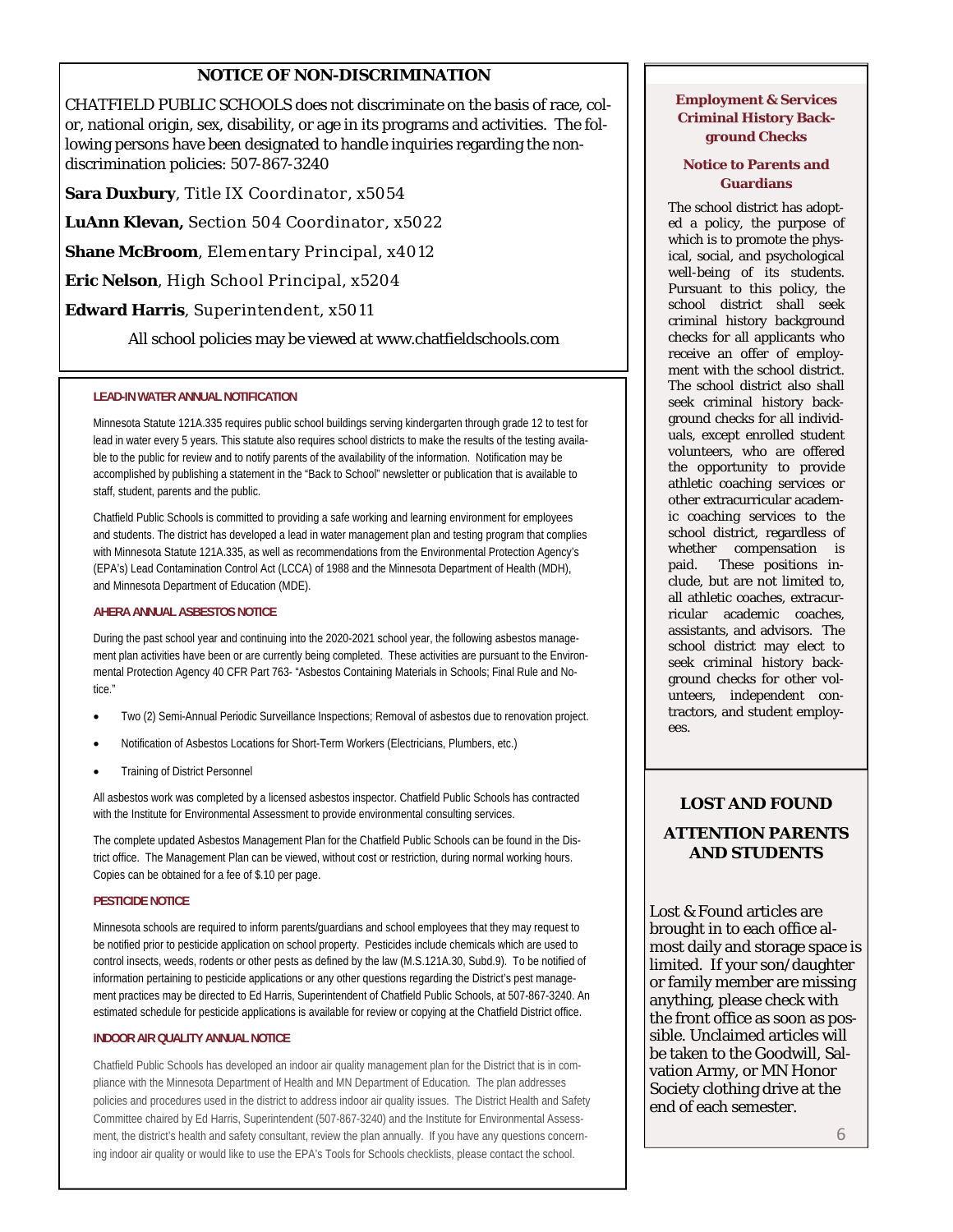#### **UNLAWFUL RACE, SEX, OR DISABIL-ITY DISCRIMINATION COMPLAINT PROCEDURE**

Chatfield Public Schools prohibits discrimination on the basis of race, sex or disability. If any person believes Chatfield Public Schools or any of the District's staff have violated any principles and/or regulations, they may bring forward a complaint in accordance with the following procedure. The procedure does not preclude informal solutions or restrict the right of the complainant to file formal complaints with the state and federal agencies or to seek private counsel for complaints alleging discrimination at any time.

*If discrimination is determined to have occurred, the District will take prompt action to correct any effects of the discrimination and to prevent further occurrences.* 

COMPLAINT PROCEDURE:

**Step One:** The complainant must submit a signed, written Statement of Complaint or a verbal complaint to the Human Rights Officer. The Statement of Complaint must fully set out the circumstances giving rise to the alleged complaint and include a statement of the relief sought by the complainant. The Statement of Complaint shall be filed within thirty (30) calendar days of the alleged violation. A Statement of Complaint filed beyond thirty (30) calendar days of the alleged violation may not be considered.

**Step Two:** The Human Rights Officer will conduct an investigation of the allegations(s). The parent, student, employee or third party against whom the complaint is alleged will be given fair opportunity to present evidence, including witnesses, relevant to the issues raised in the complaint. The investigation will be completed and a written report of findings and recommendations shall be given to the complainant within thirty (30) calendars days of receipt of the Statement of Complaint. If the Human Rights Officer is the subject of the written complaint, the Superintendent will appoint an impartial investigator who will conduct the investigation.

**Step Three:** If the complaint is not satisfactorily resolved following Step Two, an appeal may be made in writing to the Superintendent of Schools within five (5) calendar days after the receipt of the written findings and recommendations. The Superintendent will review the written findings and recommendations in light of the issues raised by the complainant, and provide the complainant a written decision within ten (10) working days following receipt of the appeal.

*If the complaint is not satisfactorily resolved following Step Three, further appeal may be made to the* 

*Minnesota Department of Education/ Commissioner/1500 Highway 36 West/ Roseville MN 55113-4266/* 

*Phone: 651-582-8200* 

*Email: mde.commissioner@state.mn.us* 

*Website: http://education.state.mn.us/mde/ index.html.* 

#### **Notice: Section 504 of the Rehabilitation Act of 1973**

**Section 504** is an Act which prohibits discrimination against persons with disabilities in any program receiving federal financial assistance. The Act defines a person with a disability as anyone who:

- 1. has a mental or physical impairment which substantially limits one or more major life activities (major life activities include activities such as caring for one's self, performing manual tasks, walking, seeing, hearing, speaking, breathing, learning, and working).
- 2. has a record of such an impairment; or
- 3. is regarded as having such an impairment.

In order to fulfill obligations under Section 504, the Chatfield School District has the responsibility to avoid discrimination in policies and practices regarding its personnel and students. No discrimination against any person with a disability should knowingly be permitted in any of the programs and practices of the school system.

The school district has responsibilities under Section 504, which include the obligation to identify, evaluate, and if the student is determined to be eligible under Section 504, to afford access to appropriate educational services. If the parent/guardian disagrees with the determination made by the professional staff of the school district, he/she has the right to a hearing with an impartial hearing officer.

*For a copy of the Complaint Procedure and Notice of Parent-Student Rights please visit our webpage:* https:// www.chatfieldschools.com/district/ forms-policies *or contact LuAnn Klevan, 504 Coordinator at lklevan@chatfieldschools.com or 507- 867-4521 x5022.* 

## **Administering Medication in School**

No prescription drug or PRN medication (Tylenol, or Ibuprofen) will be given to students without a signed authorization by parent/legal guardian.

Forms for authorization can be picked up in either front office or online: www.chatfieldschools.com/district/forms

### **Chatfield Public Schools**

### **Vocational Opportunities Annual Public Notification**

The Chatfield Public Schools at Chatfield High School offers a variety of vocational opportunities through the Agricultural & Horticulture Education, Business Education, Industrial Technology and Family & Consumer Science Departments.

This notice is to inform students, employees, and the general public that these opportunities are offered regardless of race, color, national origin, sex or disability. Admission in the specific courses is determined by grade level, and in some cases completion of prerequisite courses.

The Chatfield Public Schools has designated the following individuals to coordinate compliance with the federal laws Section 504 of the Rehabilitation Act of 1973 and Title IX of the Education Amendments of 1972.

**Luann Klevan,** Section 504 Coordinator: lklevan@chatfieldschools.com

**Shane McBroom**, Elementary Principal: smcbroom@chatfieldschools.com

**Eric Nelson,** High School Principal: enelson@chatfieldschools.com

**Ed Harris,** Superintendent of Schools: eharris@chatfieldschools.com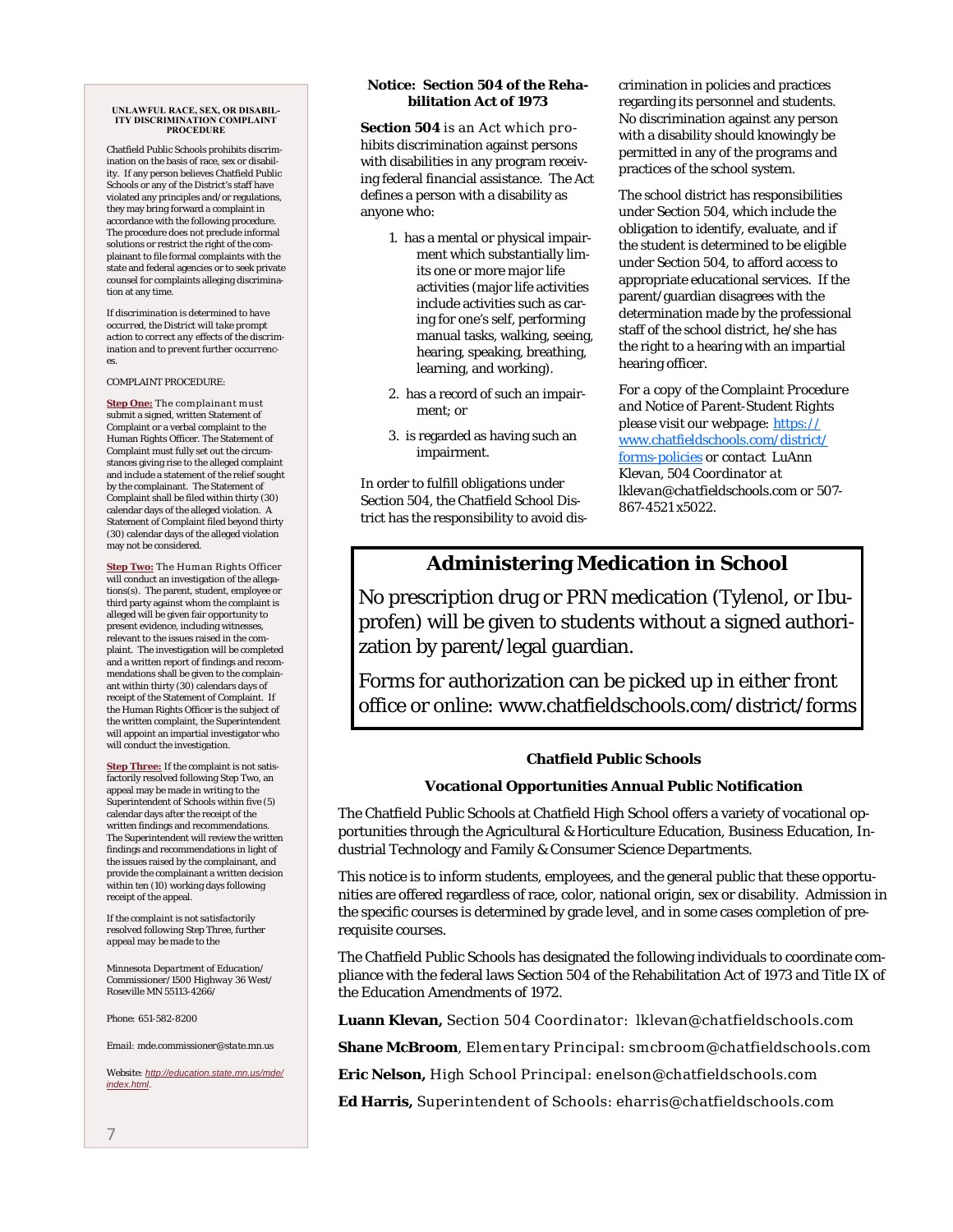#### NOTIFICATION OF RIGHTS UNDER THE FAMILY

### EDUCATIONAL RIGHTS AND PRIVACY ACT ("FERPA")

The Family Educational Rights and Privacy Act (FERPA) provide rights related to educational records to parents of students currently in attendance and to 18-year-old students currently in attendance. This Act gives the parent, guardian, or 18-year-old student the right to: 1) inspect and review the student's educational records; 2) make copies of these records; 3) ask for an explanation or interpretation of any item in the records; 4) consent to the disclosure of personally identifiable information in the student's records that is not otherwise authorized to be disclosed without consent; 5) ask for an amendment to any record on the grounds that it is inaccurate, misleading or violates the student's privacy rights; 6) a hearing on the issue if the school refuses to make the amendment; and 7) file a complaint with the U.S. Department of Education under 34 C.F.R. §§ 99.63 and 99.64 concerning alleged failures by the school district to comply with the federal data privacy requirements.

Please see District Policy No. 515, available on the District website or through the District office, for further information.

The District may disclose private educational data on students to school officials who have a legitimate educational interest in the information without obtaining the student's or the parent's consent. The District, without consent, may disclose a student's educational records to officials of another school, school system, or institution of postsecondary education where the student seeks or intends to enroll.

### **REQUEST TO DENY PUBLIC ACCESS TO DIRECTORY INFORMATION**

Under FERPA, a parent/guardian of a student attending the school district or an 18-year-old student attending the district may restrict the release of student data by completing a form on an annual basis. The form is available from the Building Principal or the District Office.

**STUDENT DATA/DIRECTORY INFORMATION:** Pursuant to the Family Educational Rights and Privacy Act and Minnesota Statutes section 13.32, Independent School District 227, Chatfield, designates the following as "directory information", which shall be classified as public information:

 Name of Student; Address; Telephone Listing; Email Address; Photographs and Videos; Date and Place of Birth; Field of Study; Dates of Attendance; Grade Level; Enrollment Status; Participation in School Activities and Sports; Weight and Height of Members of Athletic Teams; Degrees, Honors and Awards Received; Other Schools or Institutions Attended; Parent/Legal Guardian Name, Address and Telephone Number(s)

Directory information regarding students may be posted on the District's social media site(s), published in the yearbook, newsletters, published in the newspaper or otherwise made available to the public.

**PUBLICATIONS:** If you wish to restrict the release of any of the above student data, you may restrict the publication by completing a form on an annual basis. Upon objection, such data will not be released for any purpose including, but not limited to the following, except as permitted by law:

- Requests from post-secondary institutions including scholarship mailings
- Mailing list requests from PTSAs
- Sporting programs/newsletters
- School newsletters and related publications, including, but not limited to:
	- Honor and merit rolls list, School newspaper articles, Specials awards, Yearbook (inclusion in), Graduatelist, Web page publishing

Please be advised that despite a request to restrict the release of Directory information educational data may still be released pursuant to other provisions of state and federal law or pursuant to a court order or subpoena. Please see District Policy No. 515 for further information.

**B. ARMED SERVICES – GRADES 11 AND 12 ONLY:** The Minnesota Legislature has amended the Data Practices Act, M.S. 13.32, Subd. 5a, stating that schools must now release to military recruiting officers the names, addresses and home telephone numbers of students in grades 11 and 12, UNLESS the parent/guardian or student has specifically stated that the information must be withheld. The School District has created a form specifying what directory information can be withheld is available from the Building Principal or the District Office.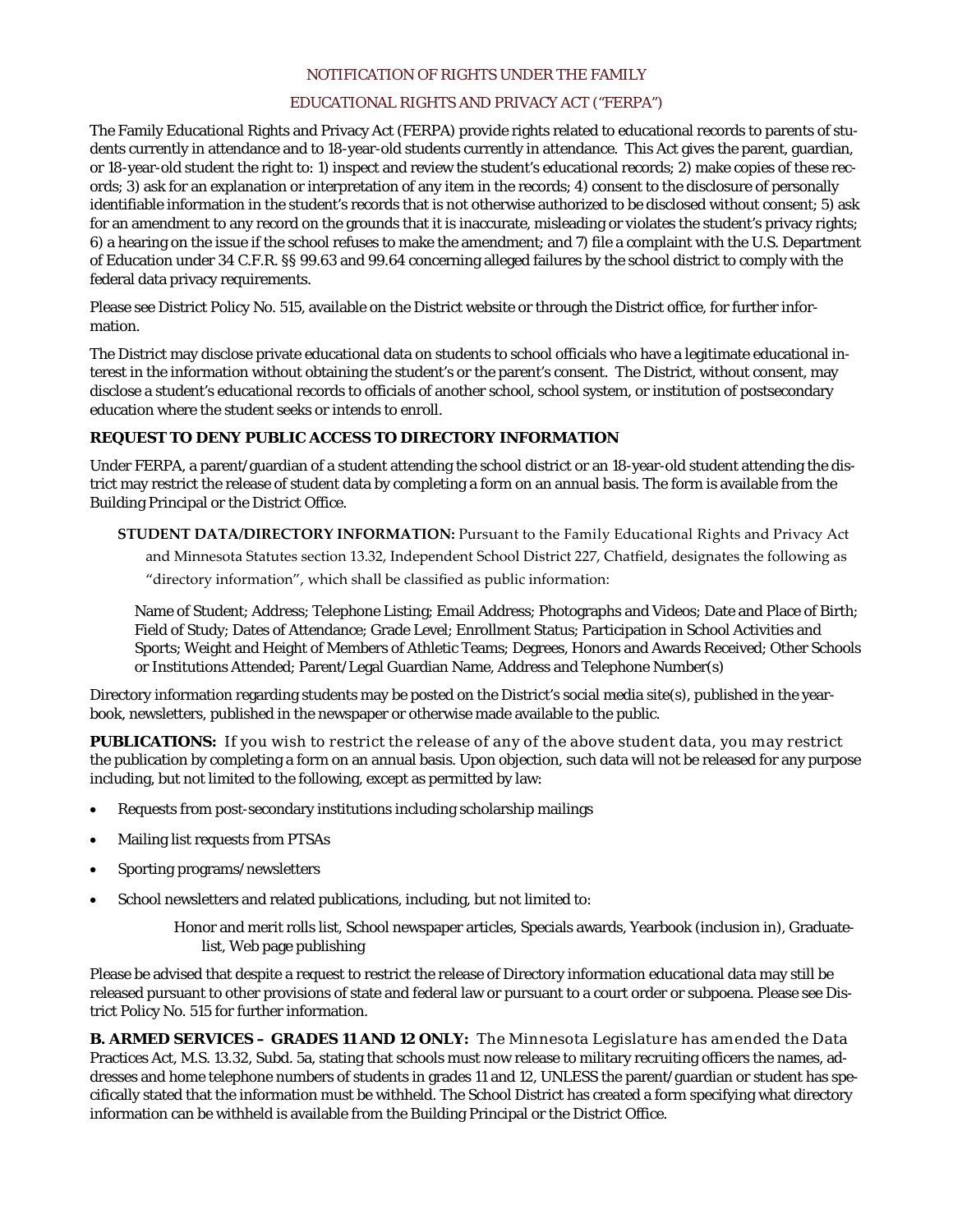| <b>Attendance Procedures at a Glance</b>                                                                                                                                                                                     | <b>REPORT AN ABSENCE</b>                                                                                                                      |
|------------------------------------------------------------------------------------------------------------------------------------------------------------------------------------------------------------------------------|-----------------------------------------------------------------------------------------------------------------------------------------------|
| . If your child is ill, please notify the front office by email, if possible, or<br>call before 10:00 am.                                                                                                                    | <b>Preschool: 507-867-4521</b>                                                                                                                |
| •If you know in advance that your child will be absent due to an appoint-<br>ment, vacation, funeral, medical/dental procedure, or for any other<br>reason, please send an email or written note in advance.                 | Mrs. Bakken, x4018<br>Mrs. Paulson, x4020                                                                                                     |
| •If your child needs to leave school during the day, please email/call email<br>at least one hour prior to the scheduled dismissal time or send a note<br>with your child to bring to the office in the morning.             | <b>Grades K-6</b><br>507-867-4521, press 2                                                                                                    |
| . With every absence, your child will need to stop by the office to receive a<br>make-up slip, an advanced make-up slip, or a permit to leave the<br>building. Please note: an email/call/note is required for all absences. | esfrontoffice@chatfieldshools.com<br><b>Grades 7-12</b>                                                                                       |
| •If your child becomes ill during school hours and needs to go<br>home, they must visit the school nurse for state tracking<br>purposes. The nurse will then contact a parent/guardian<br>regarding dismissal.               | 507-867-4210, press 2<br>hsfrontoffice@chatfieldshcools.com                                                                                   |
| Example of written note/email below.                                                                                                                                                                                         |                                                                                                                                               |
|                                                                                                                                                                                                                              | <b>Immunizations: Minne-</b>                                                                                                                  |
|                                                                                                                                                                                                                              | sota youth are required to<br>have immunizations at spe-                                                                                      |
|                                                                                                                                                                                                                              | cific ages. A listing of the                                                                                                                  |
|                                                                                                                                                                                                                              | required immunizations<br>can be found<br>at www.health.state.mn.us.                                                                          |
|                                                                                                                                                                                                                              | Families must show their                                                                                                                      |
|                                                                                                                                                                                                                              | children have had these<br>immunizations or file an<br>exemption. If your family<br>is uninsured, underinsured,<br>or enrolled in a Minnesota |
| <b>Elementary Nurse: Kathy Thiss</b>                                                                                                                                                                                         | Health Care Program, con-<br>tact Fillmore County Public                                                                                      |
| 507-867-4521 x4015 or kthiss@chatfieldschools.com                                                                                                                                                                            | Health at 507-765-3898 to                                                                                                                     |
| High School Nurse: Christine Voeltz / Mindy Grabau                                                                                                                                                                           | make an appointment to<br>receive immunizations at a                                                                                          |
| 507-867-4210 x5056                                                                                                                                                                                                           | reduced rate.                                                                                                                                 |

Immunization form online: www.chatfieldschools.com or call your doctor.

Women, Infants and Children (WIC): Pregnant women and children aged 0 -4 whose families qualify for Medical Assistance or Free and Reduced meals are automatically eligible for WIC. WIC provides nutrition education and vouchers for healthy foods. Contact Fillmore County WIC at 507-765- 3898 for details.  $\qquad \qquad \circ$ 

## **DOES YOUR CHILD HAVE HEALTH INSURANCE?**

## For a MNsure application:

- http:/mn.gov/dhs/people‐we‐serve/adults/health‐care/
- Toll Free: 877‐KIDS‐NOW
- Fillmore County: 507‐765‐2175
- Olmsted County: 507‐328‐6500
- Winona County: 507‐457‐6200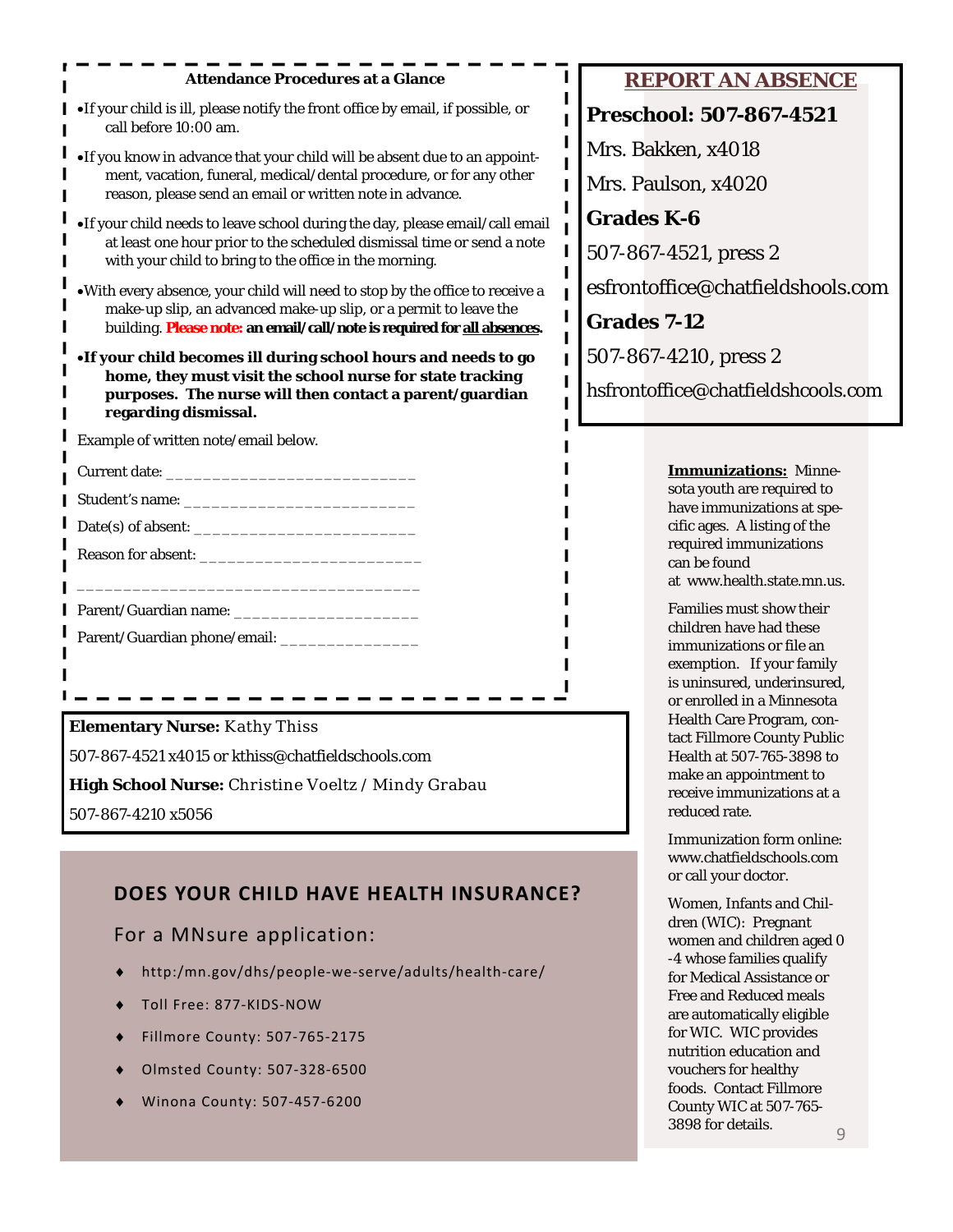## **\*\*TENTATIVE\*\*Kindergarten-Grade 6: Conferences to begin the year.**

## **2021-2022:**

As we look forward to the school year, I'm not wanting to reflect a whole lot on the past year. I would like to however emphasize the work from our staff, students and families in making the sacrifices to work through the pandemic. What I learned was that we are all very resilient and willing to do what is best for kids. We accomplished so much in regards to testing our abilities and patience! Great job to all!

I am excited for the 2021-2022 school year for so many reasons. As in every year, our goal is to help children grow academically and socially. The year will be filled with firsts. We encourage you to continue to be a partner with us on your child's educational journey.

## **MCA Testing:**

MCA Testing resumed this past school year and we were pleased with the efforts our students put forth. COVID definitely had an impact on the learning of our students but we feel that throughout the past year, our students made some very nice progress. We will use the data to help us in developing plans to best meet the needs of our students.

### *Please monitor your email accounts for updates. With our Covid-19 situation in flux, we may need to communicate new plans.*

The first two days of school (September 7 and 8, 2021) will begin with teacher/ student conferences. Parents will sign up electronically for 30 minute sessions on PTCFast.com. **If you have multiple children in the school, please sign them up at the same times, or as close to the same times as you can.**

Students in grades K-6 will begin regular class on Thursday the 9th of September. The first two days students in grades K-6 need only attend their scheduled conference. Students in grades 7-12 will begin normal classes on the 7th of September.

During the first two days of school, teachers will work to assess students using:

1. Independent Reading Level Assessment (IRLA)

2. Basic math skills may be another thing teachers due if time permits.

3. Get to know each other.

4. Train students and parents on the platforms that will be used in the event we have Distance Learning

While students are with their teacher, parents can go to the computer lab to update their JMC accounts. Parents can also make lunch payments during this time etc. We have found these two days to be very valuable in that student (and teacher) anxiety is greatly reduced and teachers are able to gain some good knowledge of the students prior to digging in.

To sign up for your conference, you need to go to the following link:

### **https://www.ptcfast.com/schools/ Chatfield\_Elementary\_School**

**\*\*The sign-up will be made active on Monday, August 9th.**

Once there you may click on the name(s) of your child/children's teachers to sign up for the conference time(s). If you have multiple students in the elementary school, we suggest scheduling the conferences at the same time or very close to the same time.

Thank you,

Shane McBroom

## **PARENTS OF STUDENTS IN**

## **KINDERGARTEN-SIXTH GRADE**

## **EXTRACURRICULAR ACTIVITY ATTENDANCE POLICY**

Students in grades K-6 **MUST** be accompanied by their parents or another responsible adult at all indoor sports (volleyball, girls and boys basketball and wrestling).

**The adult MUST be with them at the time they are purchasing a ticket.**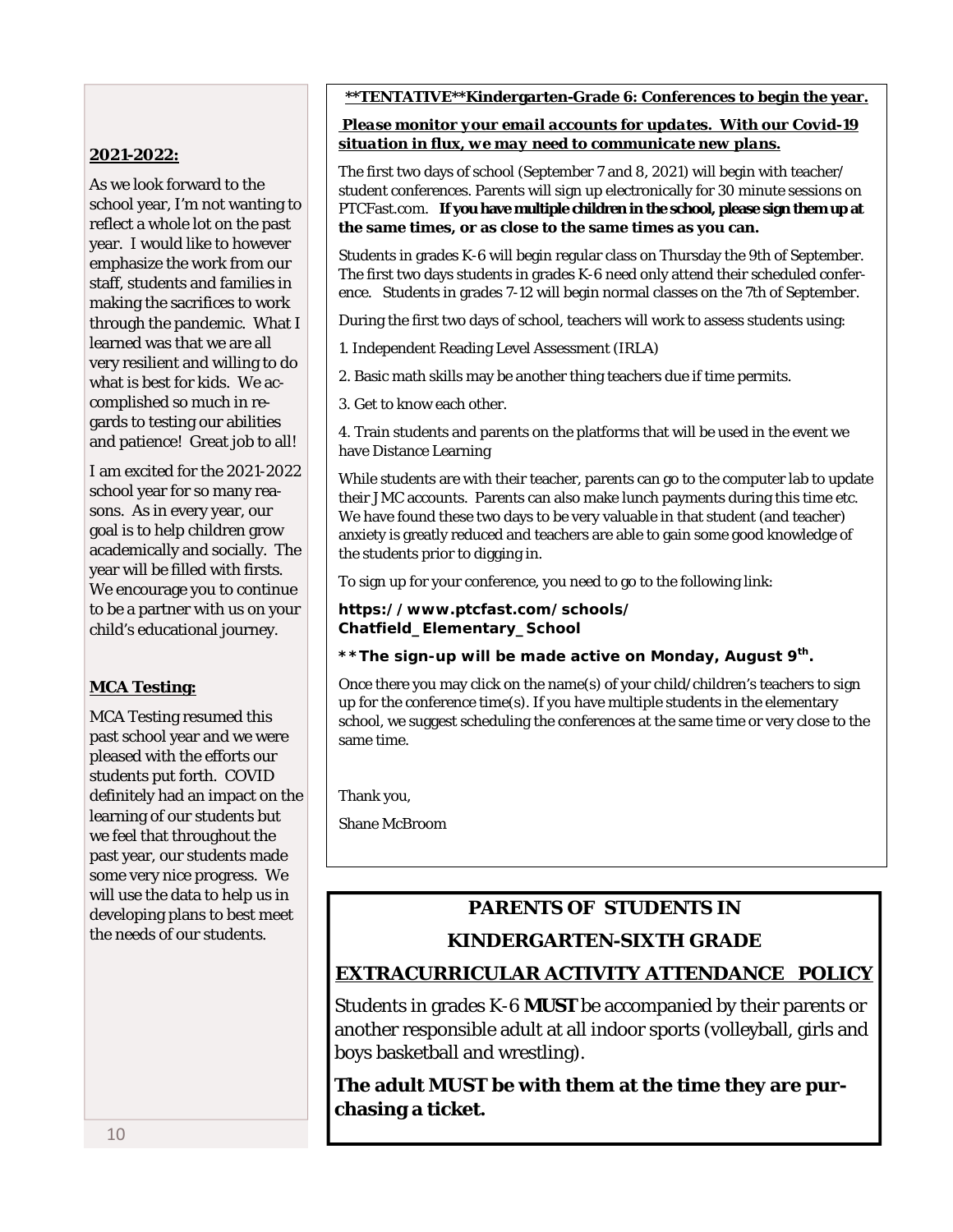## Shane McBroom, Principal

Pre-Kindergarten - 6th Grade

## smcbroom@chatfieldschools.com

## (507) 867-4521

## Www.chatfieldschools.com

#### **ELEMENTARY SCHOOL SUPPLIES**

Please label all supplies/clothing with your child's name.

*In addition to the supplies below, students are encouraged to bring their own headphones or ear buds to be used with the iPad. If students do not bring headphones or ear buds, the school will have communal headphones available for student use.* 

**KINDERGARTEN:** 1 Box Kleenex, 1 Clorox Wipe, 1 sandwich or gallon size box of baggies, 1 Large Backpack

#### **FIRST GRADE**

*Mrs. Raaen 1st Grade:* \$1 0. 00 supply fee payable to Chatfield Elementary School. One container of disinfecting wipes, one large box of Kleenex, backpack

*Mrs. Goldsmith 1st Grade***:** Backpack and \$10.00 supply fee payable to Chatfield Elementary School.

*Mrs. Fitzpatrick 1st Grade:* \$1 0. 00 supply fee payable to Chatfield Elementary School. One container of disinfecting wipes, headphones, backpack

**SECOND GRADE:** 2 boxes of 12 ct. pencils, sharpened; 2 packs of regular sized washable markers, zippered pencil bag (medium size), 1 box of colored pencils, 1 box of 24 ct. or more crayons, 2 pkgs. cap erasers, 6 large glue sticks, 1 backpack, 2 large boxes of Kleenex, 2 wide-ruled solid colored notebook (1 subject), 1 large container of disinfecting wipes, scissors, 4 dry erase markers, 2 solid-color PLASTIC pocket folders, headphones or earbuds., bendable ruler.

**Ms. Lueck's 2nd Grade-** Backpack, earbuds and \$1 0. 00 supply fee payable to Chatfield Elementary School.

**THIRD GRADE:** \$15 (check made payable to Chatfield Schools); 1 large box of Kleenex, one containers of disinfecting wipes, headphones, backpack and 1 box of Ziplock baggies: Mrs Dornack-gallon size; Mrs. Armstrong-quart size; Mrs. Bolton-sandwich size

**FOURTH GRADE:** 1 box of colored pencils, 1 box of markers, 36 sharpened pencils,5 pack Expo markers, 3-subject notebook, 1 pencil bag/pouch, multiplication & division flashcards, headphones/ear buds, 2 large boxes of Kleenex, 1 container of disinfectant wipes

\*OPTIONAL: Trapper Keeper

**FIFTH GRADE:** Two 5 pack of white board markers, 2 highlighter markers, 36 pencils (sharpened if possible), 2 packs of red pens, 1 pencil case, 2 packs of wide lined loose leaf paper, 3 subject notebook, 2 packs of markers, scissors, 1 pack of colored pencils, 2 packs of lined notecards, headphones or earbuds, 1 glue stick, protractor, ruler, had sanitizer, Clorox wipes

OPTIONAL: extra pack of white board markers, extra box of Kleenex and Clorox Wipes, locker shelf

**SIXTH GRADE:** 4 pkgs of 8+ pencils (Sharpened if possible), pencil cap erasers, 2-4 pens, 2 spiral college ruled notebooks **or** 1 three subject notebooks 2 folders, 2 highlighter markers , 1 box of markers, 1 box of colored pencils, 1 pencil box or bag, headphones/ ear buds (kept at school), 1 box of Kleenex, Clorox wipes, hand sanitizer.

locker shelves-needed for Mrs. Daniels' homeroom.

OPTIONAL: calculator, large scissors, Velcro or zippered binder, pack of loose leaf paper,

### *Housekeeping Items for 2021-2022*

This information is accurate based on the current information that I have at the time of writing this.

**COVID** – We are starting to get some information on the protocols to be used for COVID to start the school year. Regardless of the guidelines and expectations put on our schools, we hope that we can all work together to keep our children safe and in the school setting. Everyone's understanding of the school's position is appreciated. What I learned in the past year and a half is that we all have our opinions on COVID. Some will agree, some will disagree with what we have to do in schools so it's important to follow our school motto of always being Respectful, Responsible and Safe! We will do our best with what we have.

**JMC** – Please make a point to go in and look at your Child's information and tools found. The most commonly used include making online payments, checking lunch account balances and monitoring student scores for assignments and tasks turned in. Please make sure to follow the steps listed below regarding grades:

- First ask your child about an assignment. They usually can tell you the status of the assignment.
- Second ask your child's teacher.

Our teachers will do their best in keeping things up to date but sometimes with larger assignments, it takes the teachers longer to get them corrected and grades entered in.

#### **Wednesday Late Starts:**

Our plan is to continue our Wednesday Late Starts. School will start 30 minutes later than normal to provide for Professional Learning Opportunities for our Teachers and Paras. Teachers and paraprofessionals will utilize this time to refine their crafts and work to best meet the needs of students collectively and individually.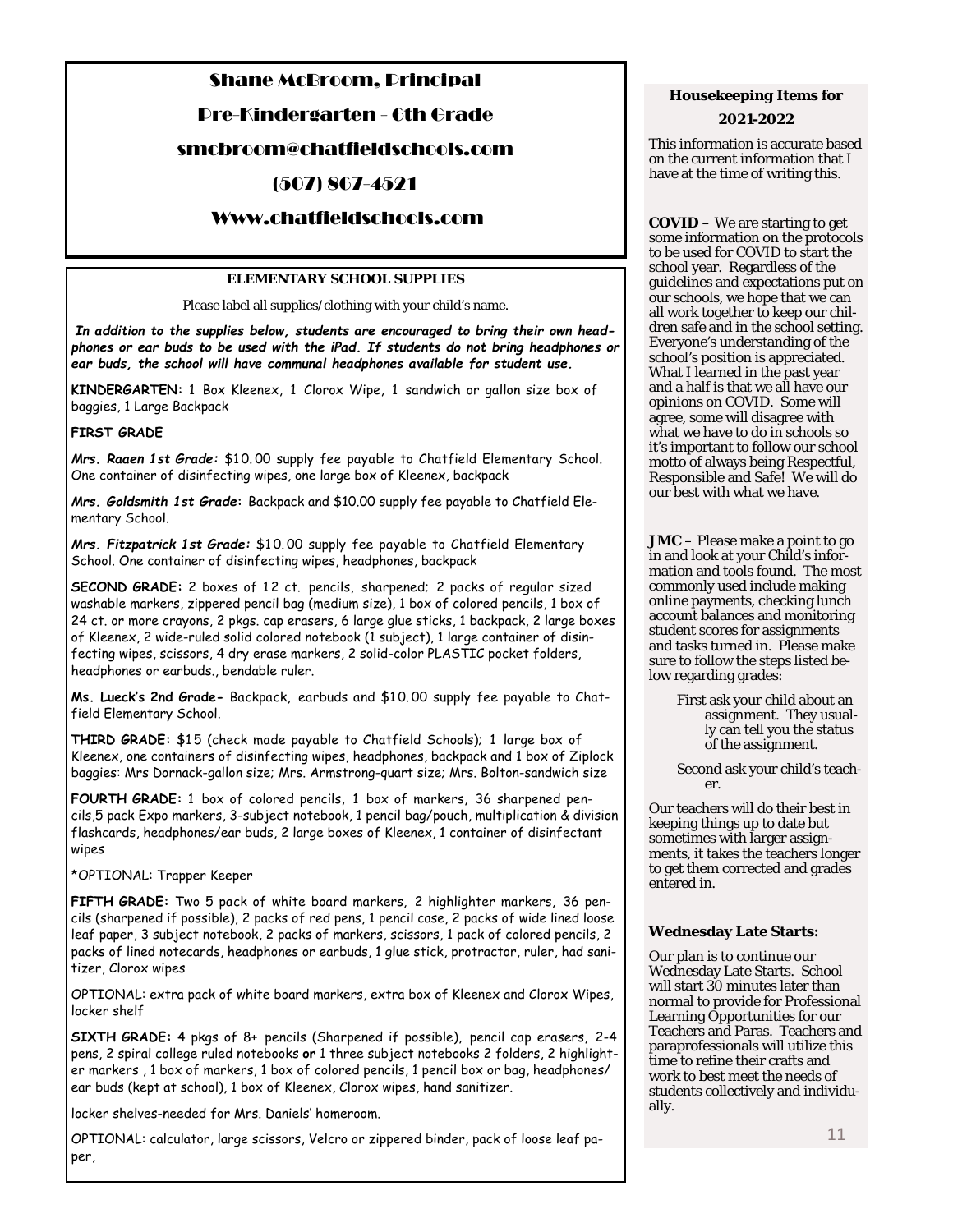## Eric Nelson, Principal

## 7th - 12th Grade

## enelson@chatfieldschools.com

## (507) 867-4210 x5204

www.chatfieldschools.com

## **Welcome back for the 2021-2022 school year!**

I would like to share my appreciation for the opportunity to serve in the role of principal at Chatfield High School. We have a great school and I look forward to getting to know the students, families, and Chatfield community.

A few highlights and updates as we approach the start of the year:

We will be welcoming several new educators to our staff. Nancy Earnhardt will be piloting our Business Communications and taking over Economics & Finance. Robyn Lampert will be teaching several  $11<sup>th</sup>$  and  $12<sup>th</sup>$  grade English courses.

The daily bell schedule at Chatfield High School will be altered by five minutes. Students will be dismissed at the end of the day at 3:05 pm. This adjustment will assist in transportation efficiency and will reduce many of the ride times for elementary students.

Our 7<sup>th</sup> and 8<sup>th</sup> grade students will be participating in a newly created Business Communications course. This course replaces the Reading Enrichment. The course will provide opportunities for students to learn technical and communications skills targeted toward business and academic applications. All  $7<sup>th</sup>$  and  $8<sup>th</sup>$  graders will complete the same course this school year. A second course will be added for the  $8^{th}$  graders a year from now.

The  $7<sup>th</sup>$  and  $8<sup>th</sup>$  grade students that are assigned to study halls on Wednesdays will also be engaging in a series of enrichment seminars. Students that are not assigned to study halls will maintain their current course choices. The seminars will provide the students with information about topics related to careers and service and will introduce them to key members of our community. Please contact me if you are interested in being part of our seminar series.

I am sure that everyone is hopeful that 2021-2022 will be more typical after going through last year's COVID challenges. Unfortunately, COVID and the new delta variant continue to evolve and only time will provide us with information about Its potential impact on learning. In the meantime, we will all benefit if our community maintains low illness rates. I will be asking parents and staff to encourage handwashing, eating healthy, and getting adequate sleep. We can all contribute to keeping our community healthy and minimizing the disruptions to our students' education.

Please feel free to contact me if I can be of assistance.

Go, Gophers!

Eric Nelson Principal

**7TH - 11TH GRADE LUNCH** - All students must remain at school during the lunch hour unless specifically granted permission to leave through the office by the principal or his designee.

**SENIORS LUNCH** - Seniors are encouraged to stay on campus during the lunch time, but may leave campus as long as the rules are properly followed. Seniors may lose open campus privileges for any reason. The school assumes no responsibility for problems which occur off school grounds.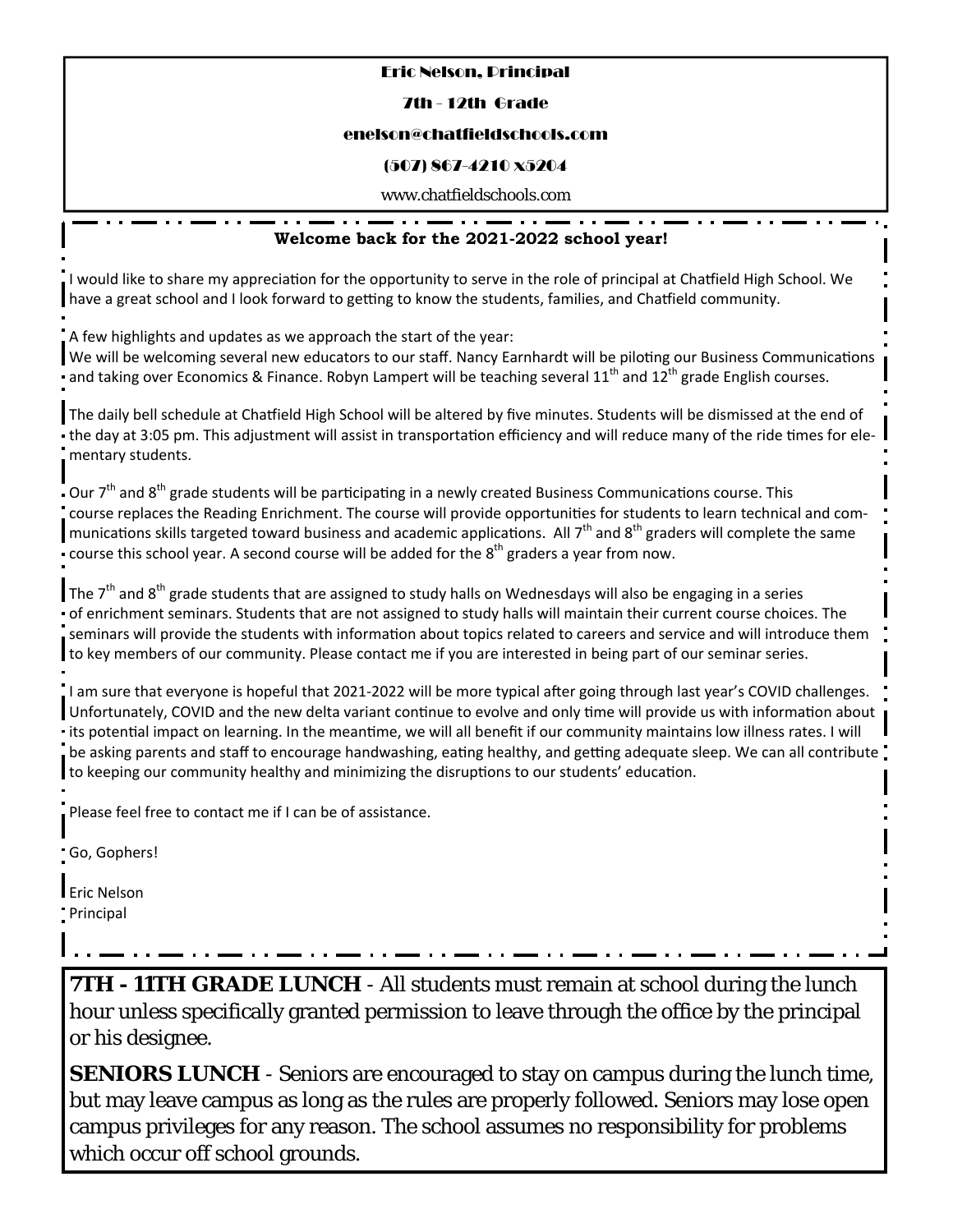# **Student Parking**

(Policy 527)

*Student parking is a privilege, not a right.* 

- Student parking is located in the west (gravel) parking lot.
- Seniors only may park in the main entrance parking lot.
- Students should not be in the parking lot during the school day. If you need to return to your vehicle, you must have a pass from the office.
- Cars not properly parked may be towed, students will be responsible for towing charge, loss of parking privileges or consequences as stated in the CHS Discipline Matrix may occur.

# **School Pictures**

High school student pictures for grades 7-11 will be Thursday, August 26, 2021, 2:00-6:00 pm. Put this date on your calendar!

**Thursday, August 26, 2021 Grades 7-11 (seniors optional) 2:00-6:00 p.m. High School Multipurpose Room** 

**Picture retake/make-up day on Thursday, September 16, 2021** 

# **Parent/Student Orientation**

**9th Grade – Tuesday, August 31, 2021**  7:00 p.m. High School Multipurpose Room

**7th Grade – Wednesday, September 1, 2021**  7:00 p.m. High School Multipurpose Room

> **Chatfield High School Schedule ~First Day of School~**

# **8:15 am**

Grade 7 Schedules will be given out during 7<sup>th</sup> grade orientation.

Grade 8 Please refer to your schedule online and report to your first period class.

# Grade 9-12

Please refer to your schedule online and report to your first period class.

SCHOOL SUPPLY LIST : WWW.CHATFIELDSCHOOLS.COM

ALL SCHOOL HANBOOKS/POLICIES MAY BE VIEWED AT: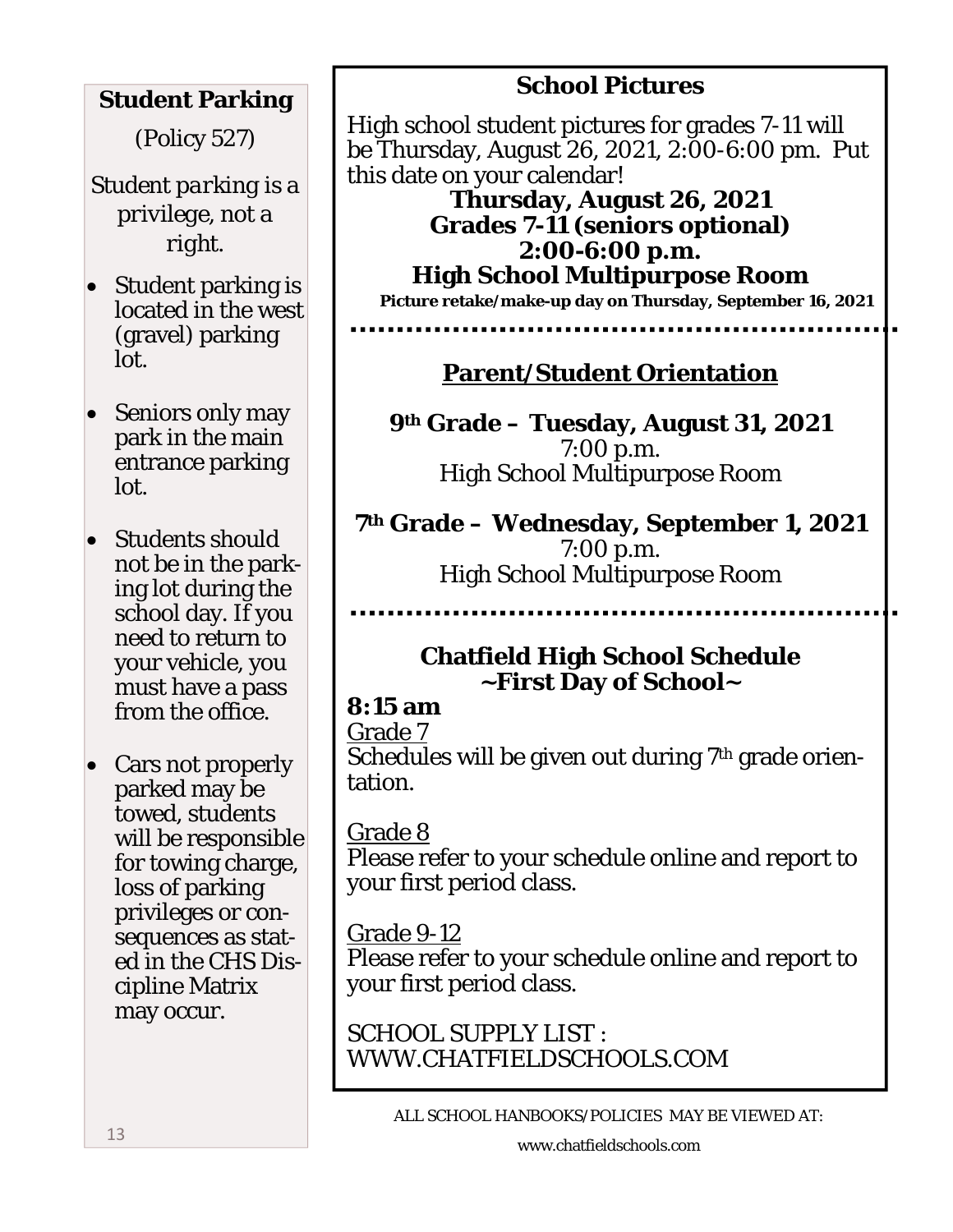### **High School Counselor's Corner**

Hello and welcome back to the 2021-2022 school year! I hope you are all having a fantastic summer! Here are a few updates from the counseling office!

#### **All students**

Schedules are available on JMC -please see Mrs. Duxbury as soon as possible if you have questions or concerns about your schedule. We can change your schedule together by phone (507-250-5233) or email – sduxbury@chatfieldschools.com. We are also able to meet through zoom or in my office at a scheduled time.

I am in the office Tuesday and Wednesday mornings, and can be reached Monday through Friday by email at sduxbury@chatfieldschools.com. I am very willing to come in and meet with you by appointment anytime during the weekdays.

#### **Seniors**

You should be finalizing the list of colleges you would like to apply to and be ready to apply in September/October! There is a free week at the end of October for Minnesota State Colleges and Universities, so feel free to save Mankato, Winona, Bemidji, St Cloud, Southwest, etc. until that week, if you can wait! If you want to know earlier, most of them are around \$20-\$50 to apply. Most 2 year colleges are free to apply to, and many private colleges are also free to apply to year round. All college applications should be in by Thanksgiving! Many colleges have December first deadlines, so you should come to school ready to apply!

Keep up with visits, and start looking for scholarships as well! Fastweb.com is a great resource for searching for scholarships. Also contact your parents work, churches, insurance organizations, and any other companies or organizations that you have a connection with!

The ACT Test is available for you every other month. Information is available if you go to ACT.org. At this site you can find dates, times, and places where you would be able to take the ACT. If you want to take the ACT again, the October and December dates are the last ones that can affect your college admissions!

Mrs. Duxbury will give you information on how to earn a "Career and College Ready" line on your transcript when school starts.

#### **Juniors**

It's time to start looking at colleges, completing some visits, and narrowing down your list of potential schools! Many schools offer special visit days over MEA, so check them out! Also, begin prepping for the ACT. All Juniors will have the opportunity to take it at school in March or April, but you can start taking it as early as October or December!

See Mrs. Duxbury when school starts for a free study guide or information on how to study! Mrs. Duxbury will give you more details when the school year starts, about how to earn a line on your transcript that says "College and Career Ready."



Any student in need because of financial difficulties is eligible to use the Care Closet. Students should contact Mrs. Love or Mrs. Duxbury for assistance.

Student & community organizations are welcome to assist with Care Closet drives and tasks. Interested groups should contact Mrs. Love or Mrs. Duxbury.

At this time donations of clothing are no longer being accepted. The care closet is accepting donations of toiletries and snack/food items.

Thank you for your generosity.

14

## **High School: 507-867-4210**

## **Sara Duxbury**

High School Guidance Counselor

X5054 or sduxbury@chatfieldschools.com

## **Terri Dudek**

Administrative Assistant

X5058 or tdudek@chatfieldschools.com

## **Shannon Love**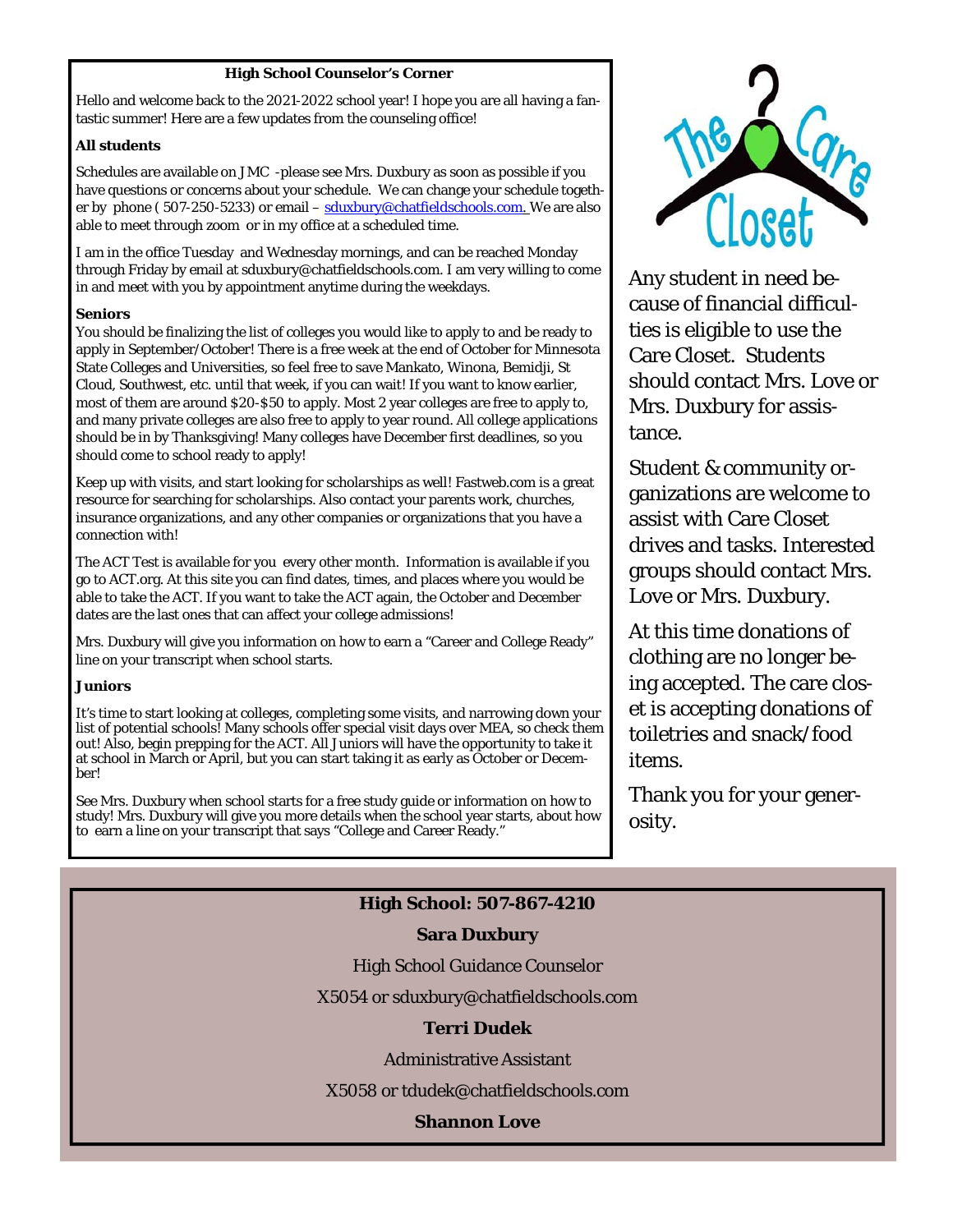#### **High School: 507-867-4210**

**Dan Schindler, Activities Director,** x5014

dschindler@chatfieldschools.com

#### **Ryan Eppen, Assistant,** x5021

reppen@chatfieldschools.com

Activities - Chatfield Public Schools (chatfieldschools.com)

**CROSS COUNTRY** 

Rochester Mayo Invite

Roy Griak Invite (UMN)

St. Charles Invite

Chatfield Invite (HC)

Away

Away

Away

Away

Away

Away

Away

**HOME** 

Away

La Crescent-Hokah

St. Olaf College

Section Northern Hills (Rochester)

Stewartville Invite

Hayfield Invite

Luther Invite

**LARP** Invite

PEM Invite

Conference



## FALL SPORTS

## TUESDAY AUGUST 24

## **THE SIX FUNDAMENTALS OF GOOD SPORTSMANSHIP**

- 1. Show respect for your opponents.
- 2. Show respect for the officials.
- 3. Know, understand, and appreciate the rules of the contest.
- 4. Maintain self-control at all times.
- 5. Recognize & appreciate an opponent's good performance.
- 6. Encourage others to be good sports.

## CLUBS & ORGANIZATIONS

**State** 

Sep<sub>2</sub>

Sep 9

Sep 11

Sep 16

Sep 21

Sep 24

Sep 30

Oct 5

Oct 12

Oct 19

Oct 28 Nov<sub>6</sub>

> Art Club Community Service Club Delta Drama Club FFA History Day Knowledge Bowl Math League Middle School Council Rube Goldberg SADD Science Fair Spelling Bee Student Senate **Technovation**

> > Yearbook

CHECK US OUT AT

Clubs & Organizations - Chat-15 field Public Schools

# **VOLLEYBALL**

| Aug 26    | <b>Rochester Lourdes</b>     |                        | HOME        |
|-----------|------------------------------|------------------------|-------------|
| Aug 31    | <b>Fillmore Central</b>      | Away                   |             |
| Sep 2     | Plainview-Elgin-Millville    | <b>HOME</b>            |             |
|           |                              |                        |             |
| Sep 4     | Roch Century Invite          |                        | Away        |
| Sep 9     | Cotter Schools               |                        | Away        |
| Sep 14    | La Crescent-Hokah            |                        | <b>HOME</b> |
| Sep 16    | Lewiston-Altura (NC)         |                        | Away        |
| Sep 18    | Wabasha-Kellogg Invite       |                        | Away        |
| Sep 21    | Rushford-Peterson            |                        | HOME        |
| Sep 23    | Lewiston-Altura              |                        | <b>HOME</b> |
| Sep 28    | St. Charles                  |                        | Away        |
| Oct 2     | Pine Island Invite           |                        | Away        |
| Oct 4     | Wabasha-Kellogg (HC)         | <b>HOME</b>            |             |
| Oct 11    | Pine Island                  |                        | Away        |
| Oct 12    | Caledonia                    |                        | Away        |
| Oct 19    | Dover-Eyota                  |                        | <b>HOME</b> |
| Oct 28    | <b>First Round of Finals</b> |                        | TBD         |
| Oct 30    | Quarterfinals                |                        | TBD         |
| Nov 4     | Semifinals                   |                        | MCC         |
| Nov 6     | Finals                       |                        | MCC         |
| Nov 11-13 | State                        | <b>Xcel Energy Ctr</b> |             |
|           |                              |                        |             |

# **FOOTBALL**

| Aug 28           | Fillmore Central Scrimmage Away  |             |
|------------------|----------------------------------|-------------|
| Sep 3            | Plainview-Elgin-Millville        | <b>HOME</b> |
| Sep 10           | Triton                           | Away        |
| Sep 17           | Caledonia                        | Away        |
| Sep 24           | St. Charles                      | <b>HOME</b> |
| Oct 2            | Cannon Falls (1:00PM)            | Away        |
| Oct 8            | Goodhue (HC)                     | HOME        |
| Oct 15           | Dover-Eyota                      | HOME        |
| Oct 20           | Lewiston-Altura                  | Away        |
| Oct 26           | <b>Section Quarterfinals</b>     | TBD         |
| Oct 30           | <b>Section Semifinals</b>        | TBD         |
| Nov <sub>5</sub> | <b>Section Finals</b>            | RCTC        |
| Nov 11-13        | <b>State Quarterfinals</b>       | TBD         |
| Nov 18-20        | State Semifinals US Bank Stadium |             |
| Nov 26-27        | State Prep Bowl US Bank Stadium  |             |

#### **SPORTS EVENT PASSES ON-SALE**

Sports Event Passes are good for all fall and winter REGULAR SEASON HOME sporting events:

**Family Pass = \$150, Adult Pass = \$60, and Student Pass = \$40.** 

Passes will be sold in the high school office. **Adult and student 8 EVENT PUNCH CARDS**  will be available to purchase at the front ticket table at games.

**Adult tickets—\$32, and Student tickets—\$18**.

Event admission prices are \$6 for adults and \$4 for students (K-12).

**ALL SENIOR CITIZENS, 62 and over, will be allowed to gain entry into local athletic events FREE OF CHARGE.**